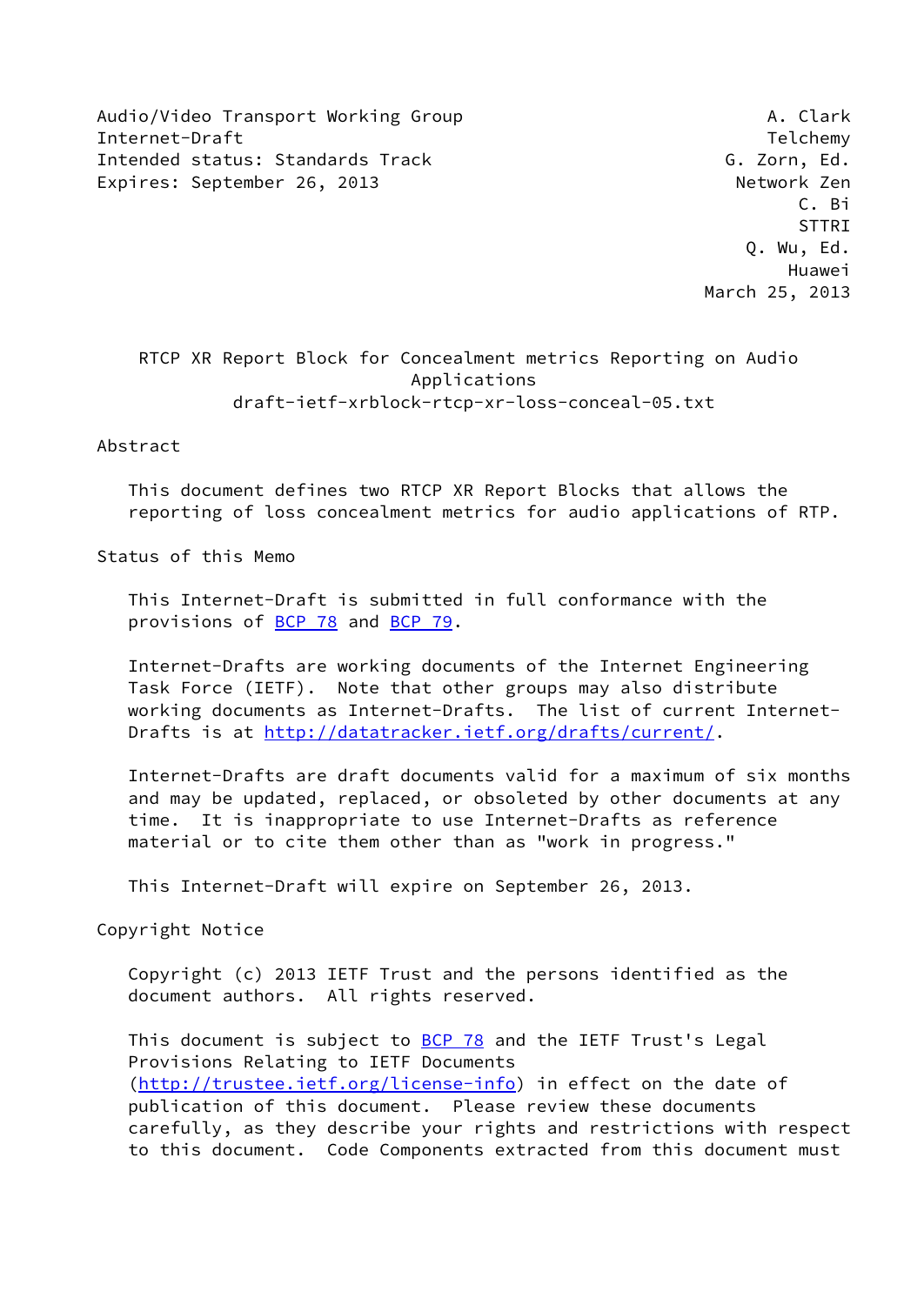Clark, et al. **Expires September 26, 2013** [Page 1]

| Internet-Draft | RTCP XR Concealment | March 2013 |
|----------------|---------------------|------------|
|                |                     |            |

 include Simplified BSD License text as described in Section 4.e of the Trust Legal Provisions and are provided without warranty as described in the Simplified BSD License.

# Table of Contents

|      | 1.1. Loss Concealment and Concealment Seconds Metrics        |  |
|------|--------------------------------------------------------------|--|
|      |                                                              |  |
| 1.2. | RTCP and RTCP XR Reports $\frac{4}{5}$                       |  |
|      | 1.3. Performance Metrics Framework 4                         |  |
|      | <u>1.4</u> . Applicability <u>4</u>                          |  |
|      |                                                              |  |
|      |                                                              |  |
|      |                                                              |  |
|      | 3.1. Report Block Structure 6                                |  |
| 3.2. | Definition of Fields in Loss Concealment Report Block 6      |  |
|      | 4. Concealment Seconds Block 10                              |  |
|      | 4.1. Report Block Structure 10                               |  |
| 4.2. | Definition of Fields in Concealed Seconds Metrics Block . 11 |  |
|      |                                                              |  |
| 5.1. | SDP rtcp-xr-attrib Attribute Extension 15                    |  |
| 5.2. |                                                              |  |
|      |                                                              |  |
|      | $\underline{6.1}$ . New RTCP XR Block Type values 16         |  |
|      | 6.2. New RTCP XR SDP Parameters 16                           |  |
|      | $\underline{6.3}$ . Contact information for registrations 16 |  |
|      | 7. Security Considerations 17                                |  |
|      |                                                              |  |
|      |                                                              |  |
|      |                                                              |  |
|      | 10.1. Normative References 20                                |  |
|      | 10.2. Informative References 20                              |  |
|      | Appendix A. Metrics represented using RFC6390 Template 21    |  |
|      |                                                              |  |
|      | B.1. draft-ietf-xrblock-rtcp-xr-loss-conceal-05 28           |  |
|      | B.2. draft-ietf-xrblock-rtcp-xr-loss-conceal-04 28           |  |
|      |                                                              |  |
|      |                                                              |  |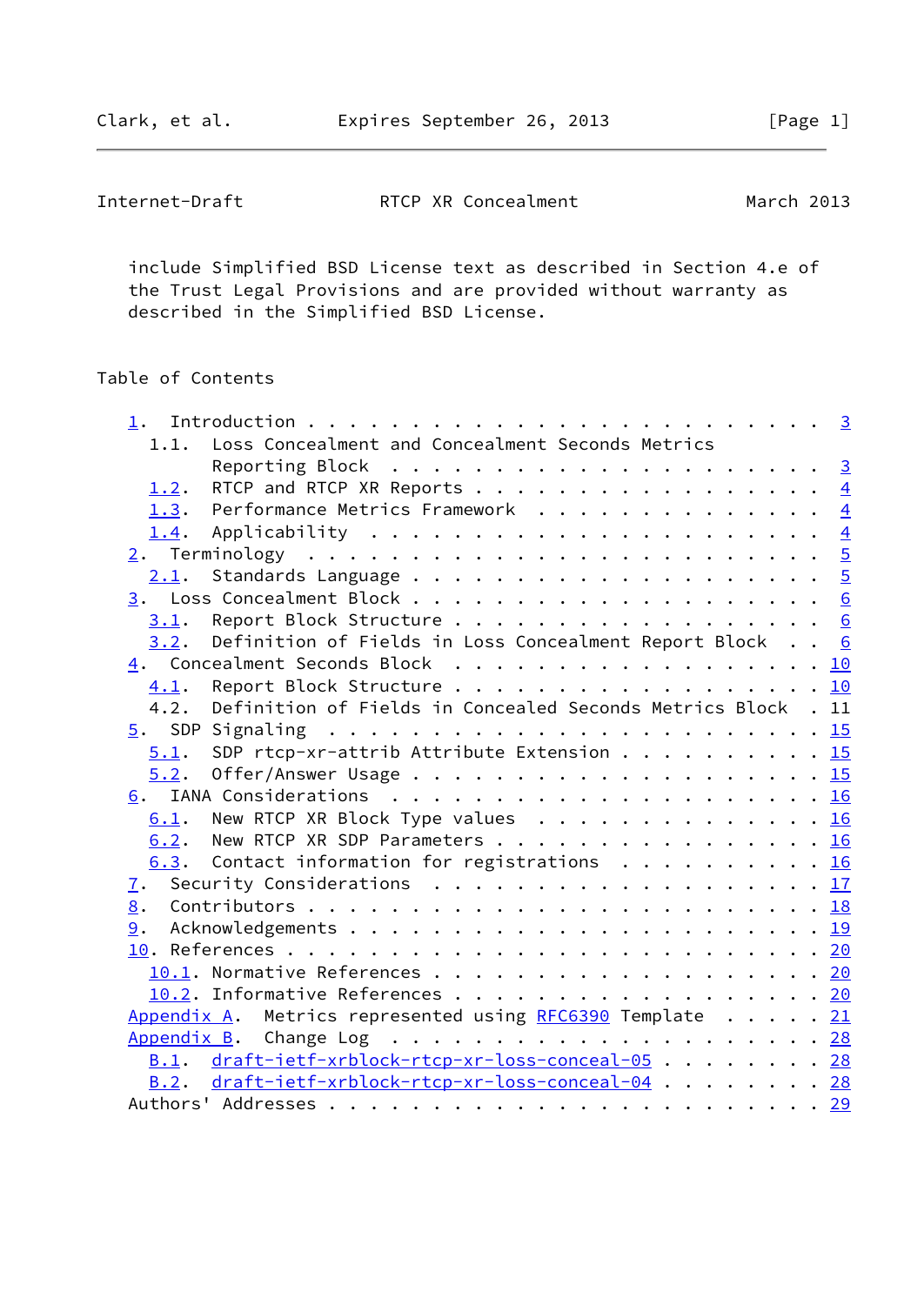Clark, et al. Expires September 26, 2013 [Page 2]

<span id="page-2-1"></span>

Internet-Draft RTCP XR Concealment March 2013

### <span id="page-2-0"></span>[1](#page-2-0). Introduction

<span id="page-2-2"></span>[1.1](#page-2-2). Loss Concealment and Concealment Seconds Metrics Reporting Block

 At any instant, the audio output at a receiver may be classified as either 'normal' or 'concealed'. 'Normal' refers to playout of audio payload received from the remote end, and also includes locally generated signals such as announcements, tones and comfort noise. Concealment refers to playout of locally-generated signals used to mask the impact of network impairments or to reduce the audibility of jitter buffer adaptations.

 This draft defines two new concealment related block types to augment those defined in [\[RFC3611](https://datatracker.ietf.org/doc/pdf/rfc3611)] for use in a range of RTP applications. These two block types extend packet loss concealment mechanism defined in section [4.7.6 of RFC3611.](https://datatracker.ietf.org/doc/pdf/rfc3611#section-4.7.6)

 The first block type provides metrics for actions taken by the receiver to mitigate the effect of packet loss and packet discard. Specifically, the first metric (On-Time Playout Duration) reports the duration of normal playout of data which the receiver obtained from the sender's stream. A second metric (Loss Concealment Duration) reports the total time during which the receiver played out media data which was manufactured locally, because the sender's data for these periods was not available due to packet loss or discard. A similar metric (Buffer Adjustment Concealment Duration) reports the duration of playout of locally-manufactured data replacing data which is unavailable due to adaptation of an adaptive de-jitter buffer. Further metrics (Playout Interrupt Count and Mean Playout Interrupt Size) report the number of times normal playout was interrupted, and the mean duration of these interruptions.

 Loss Concealment Duration and Buffer Adjustment Concealment Duration are reported separately because buffer adjustment is typically arranged to occur in silence periods so may have very little impact on user experience, whilst loss concealment may occur at any time.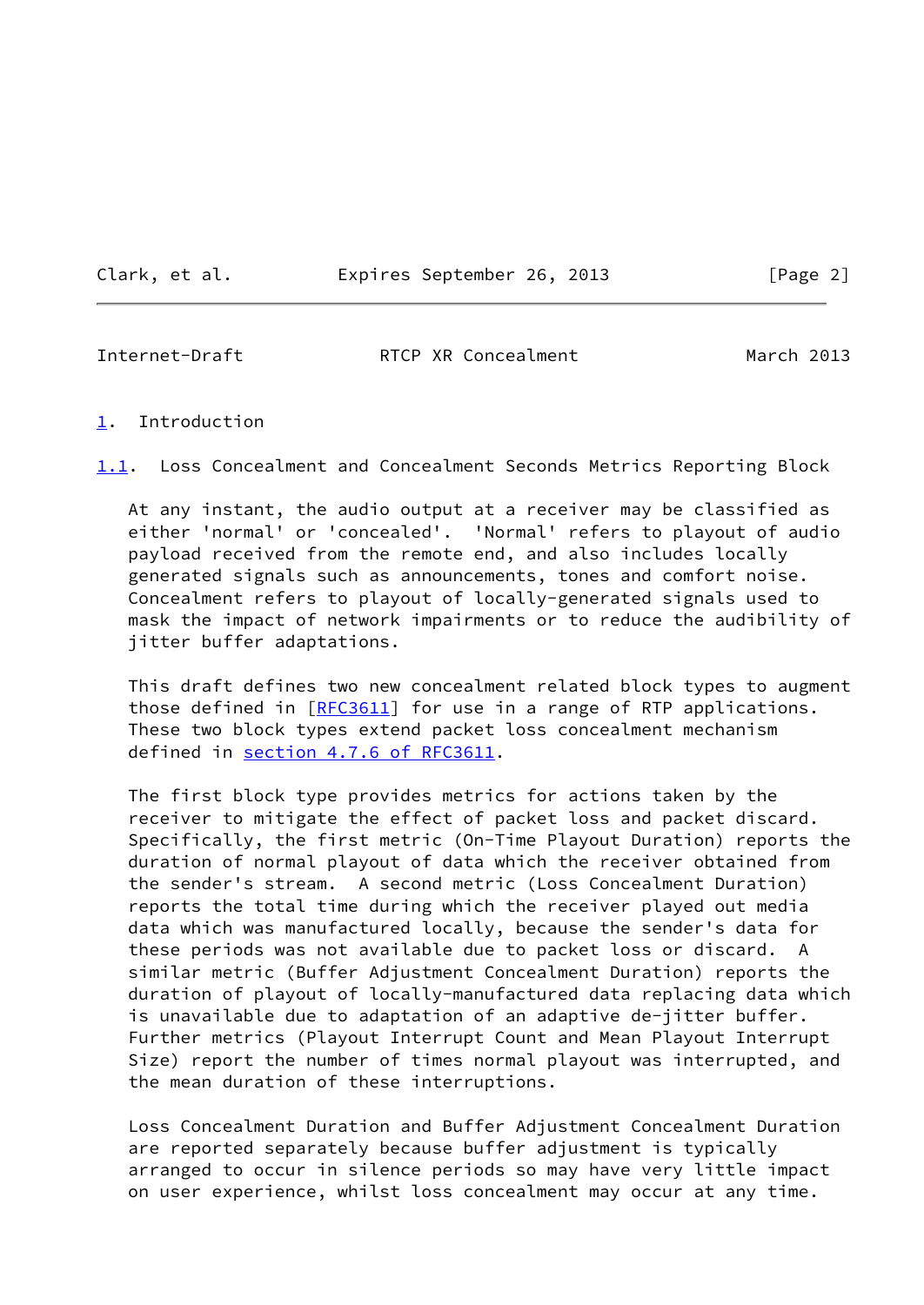The second block type provides metrics for concealment seconds, which are measured at the receiving end of the RTP stream. Specifically, the first metric (Unimpaired Seconds) reports the number of whole seconds occupied only with normal playout of data which the receiver obtained from the sender's stream. The second metric (Concealed Seconds) reports the number of whole seconds during which the receiver played out any locally-generated media data. A third metric (Severely Concealed Seconds) reports the number of whole seconds during which the receiver played out locally-generated data for more than SCS Threshold (ms).

| Clark, et al. | Expires September 26, 2013 | [Page 3] |
|---------------|----------------------------|----------|
|---------------|----------------------------|----------|

<span id="page-3-1"></span>Internet-Draft **RTCP XR Concealment** March 2013

 These metrics belongs to the class of transport-related terminal metrics defined in [[RFC6792\]](https://datatracker.ietf.org/doc/pdf/rfc6792).

<span id="page-3-0"></span>[1.2](#page-3-0). RTCP and RTCP XR Reports

The use of RTCP for reporting is defined in [\[RFC3550](https://datatracker.ietf.org/doc/pdf/rfc3550)]. [\[RFC3611](https://datatracker.ietf.org/doc/pdf/rfc3611)] defined an extensible structure for reporting using an RTCP Extended Report (XR). This draft defines a new Extended Report block that MUST be used as defined in [[RFC3550\]](https://datatracker.ietf.org/doc/pdf/rfc3550) and [\[RFC3611](https://datatracker.ietf.org/doc/pdf/rfc3611)].

The Performance Metrics Framework [[RFC6390](https://datatracker.ietf.org/doc/pdf/rfc6390)] provides guidance on the definition and specification of performance metrics. The RTP Monitoring Architectures [\[RFC6792](https://datatracker.ietf.org/doc/pdf/rfc6792)] provides guideline for reporting block format using RTCP XR. The Metrics Block described in this document are in accordance with those guidelines.

<span id="page-3-3"></span>[1.4](#page-3-3). Applicability

These metrics are only applicable to audio applications of RTP.

<span id="page-3-2"></span>[<sup>1.3</sup>](#page-3-2). Performance Metrics Framework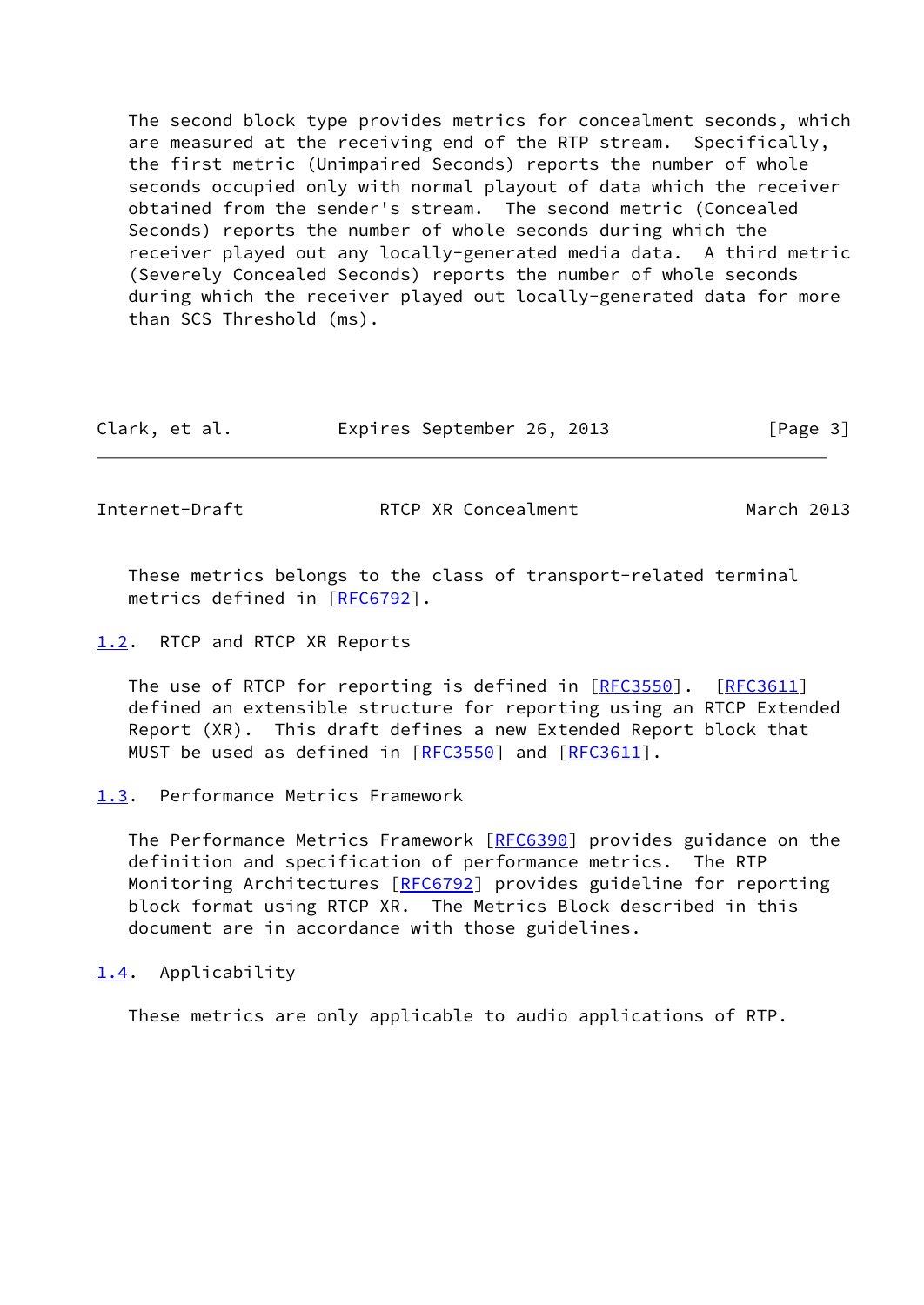| Clark, et al. |  | Expires September 26, 2013 |  |  | [Page 4] |  |
|---------------|--|----------------------------|--|--|----------|--|
|---------------|--|----------------------------|--|--|----------|--|

<span id="page-4-1"></span>

- <span id="page-4-0"></span>[2](#page-4-0). Terminology
- <span id="page-4-2"></span>[2.1](#page-4-2). Standards Language

 The key words "MUST", "MUST NOT", "REQUIRED", "SHALL", "SHALL NOT", "SHOULD", "SHOULD NOT", "RECOMMENDED", "MAY", and "OPTIONAL" in this document are to be interpreted as described in [RFC2119](https://datatracker.ietf.org/doc/pdf/rfc2119) [\[RFC2119](https://datatracker.ietf.org/doc/pdf/rfc2119)].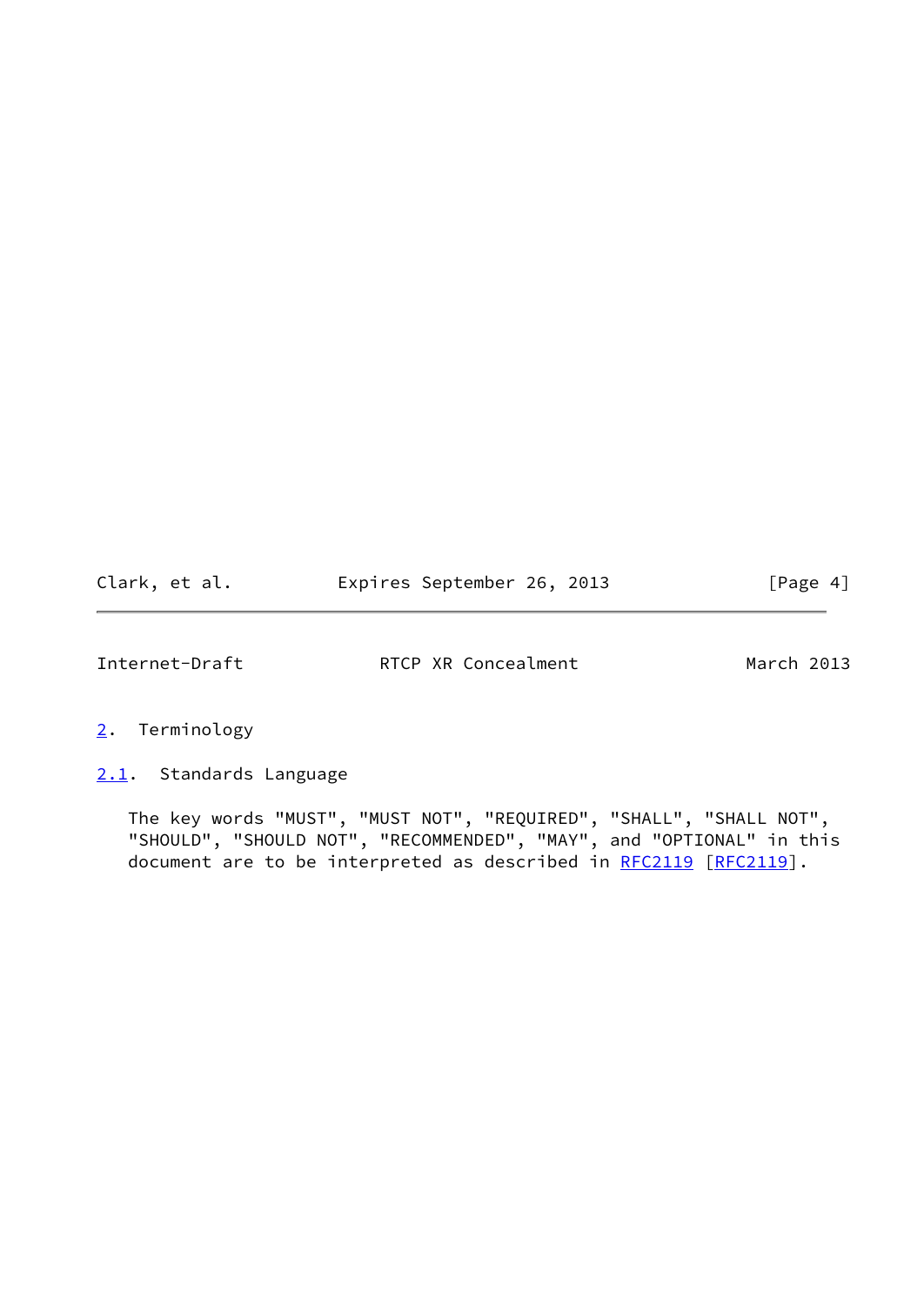| Clark, et al. | Expires September 26, 2013 |  | [Page 5] |  |
|---------------|----------------------------|--|----------|--|
|               |                            |  |          |  |

<span id="page-5-1"></span>

| Internet-Draft | RTCP XR Concealment | March 2013 |
|----------------|---------------------|------------|
|                |                     |            |

# <span id="page-5-0"></span>[3](#page-5-0). Loss Concealment Block

<span id="page-5-2"></span> The metrics block described here are intended to be used as described in this section, in conjunction with information from the Measurement Information block [[RFC6776](https://datatracker.ietf.org/doc/pdf/rfc6776)]. Instances of this Metrics Block refer by Synchronization source (SSRC) to the separate auxiliary Measurement Information block [[RFC6776](https://datatracker.ietf.org/doc/pdf/rfc6776)] which describes measurement periods in use (see [\[RFC6776\] section](https://datatracker.ietf.org/doc/pdf/rfc6776#section-4.2) 4.2). This Metrics Block relies on the measurement period in the Measurement Information block indicating the span of the report and SHOULD be sent in the same compound RTCP packet as the measurement information block. If the measurement period is not received in the same compound RTCP packet as this Metrics Block, this metrics block MUST be discarded.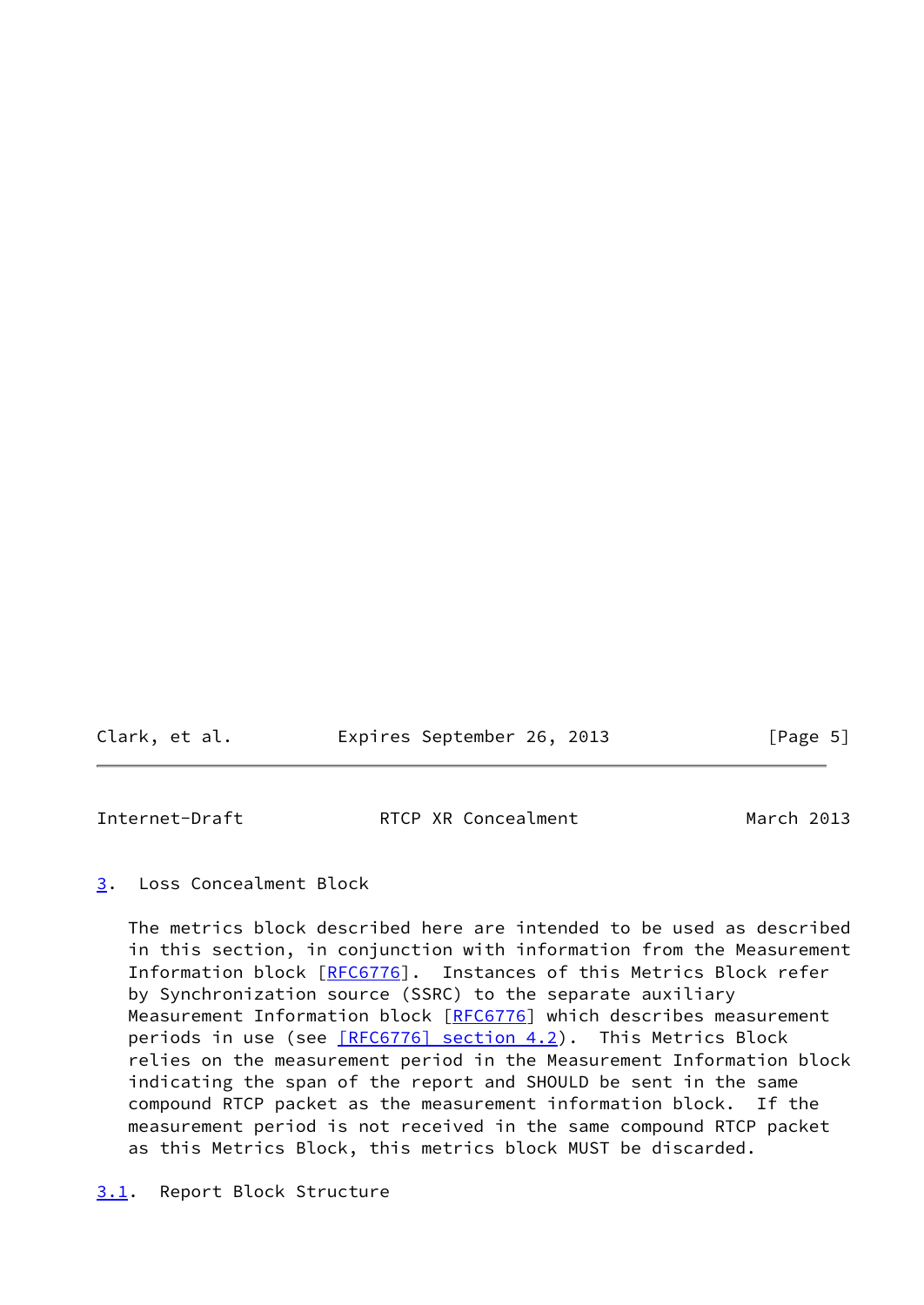Loss Concealment metrics block

0 1 2 3 0 1 2 3 4 5 6 7 0 1 2 3 4 5 6 7 0 1 2 3 4 5 6 7 0 1 2 3 4 5 6 7 +-+-+-+-+-+-+-+-+-+-+-+-+-+-+-+-+-+-+-+-+-+-+-+-+-+-+-+-+-+-+-+-+ BT=NLC | I | plc | rsv. | block length=5 +-+-+-+-+-+-+-+-+-+-+-+-+-+-+-+-+-+-+-+-+-+-+-+-+-+-+-+-+-+-+-+-+ SSRC of Source +-+-+-+-+-+-+-+-+-+-+-+-+-+-+-+-+-+-+-+-+-+-+-+-+-+-+-+-+-+-+-+-+ On-time Playout Duration +-+-+-+-+-+-+-+-+-+-+-+-+-+-+-+-+-+-+-+-+-+-+-+-+-+-+-+-+-+-+-+-+ Loss Concealment Duration +-+-+-+-+-+-+-+-+-+-+-+-+-+-+-+-+-+-+-+-+-+-+-+-+-+-+-+-+-+-+-+-+ Buffer Adjustment Concealment Duration +-+-+-+-+-+-+-+-+-+-+-+-+-+-+-+-+-+-+-+-+-+-+-+-+-+-+-+-+-+-+-+-+ Playout Interrupt Count | Mean Playout Interrupt Size +-+-+-+-+-+-+-+-+-+-+-+-+-+-+-+-+-+-+-+-+-+-+-+-+-+-+-+-+-+-+-+-+

Figure 1: Report Block Structure

<span id="page-6-0"></span>[3.2](#page-6-0). Definition of Fields in Loss Concealment Report Block

Block type (BT): 8 bits

 A Loss Concealment Metrics Report Block is identified by the constant NLC.

 [Note to RFC Editor: please replace NLC with the IANA provided RTCP XR block type for this block.]

| Clark, et al. |  | Expires September 26, 2013 |  |  | [Page 6] |
|---------------|--|----------------------------|--|--|----------|
|---------------|--|----------------------------|--|--|----------|

Internet-Draft RTCP XR Concealment March 2013

Interval Metric flag (I): 2 bit

 This field is used to indicate whether the Loss Concealment metrics are Sampled, Interval or Cumulative metrics:

 I=10: Interval Duration - the reported value applies to the most recent measurement interval duration between successive metrics reports.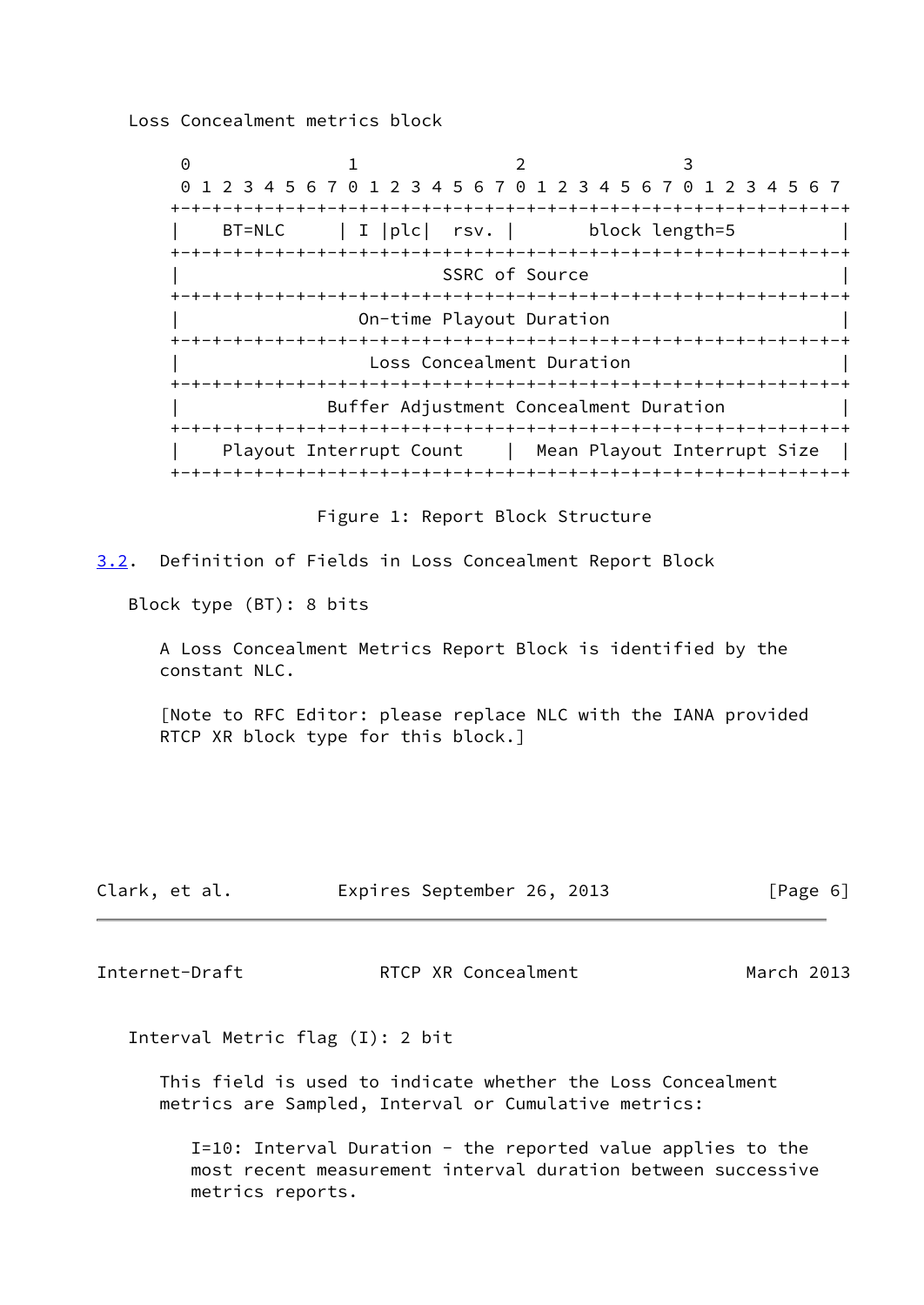I=11: Cumulative Duration - the reported value applies to the accumulation period characteristic of cumulative measurements.

 I=01: Sampled Value - the reported value is a sampled instantaneous value.

Packet Loss Concealment Method (plc): 2 bits

 This field is used to identify the packet loss concealment method in use at the receiver, according to the following code:

bits 014-015

 0 = silence insertion 1 = simple replay, no attenuation 2 = simple replay, with attenuation 3 = enhancement

Other values reserved

 Note that the enhancment method (plc =3 )for packet loss concealment offers an improved audio quality and or a better robustness against packet losses [G.711] and is equivalent to enhanced in section [4.7.1 of \[RFC3611\],](https://datatracker.ietf.org/doc/pdf/rfc3611#section-4.7.1)

Reserved (resv): 4 bits

 These bits are reserved. They MUST be set to zero by senders and ignored by receivers (See [\[RFC6709\] section](https://datatracker.ietf.org/doc/pdf/rfc6709#section-4.2) 4.2).

Clark, et al. **Expires September 26, 2013** [Page 7]

Internet-Draft RTCP XR Concealment March 2013

block length: 16 bits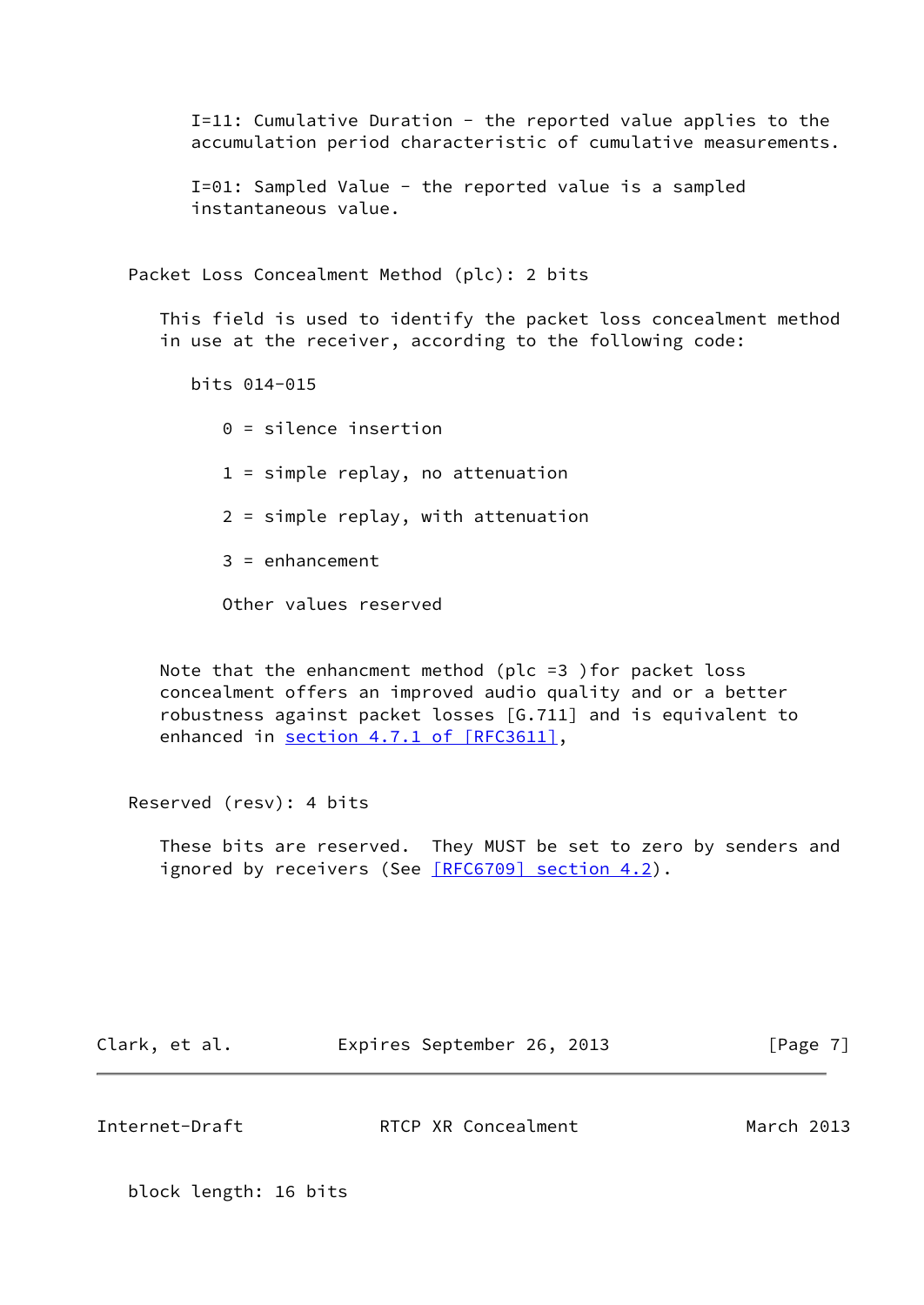The length of this report block in 32-bit words, minus one. For the Loss Concealment block, the block length is equal to 5.

SSRC of source: 32 bits

As defined in Section [4.1 of \[RFC3611\]](https://datatracker.ietf.org/doc/pdf/rfc3611#section-4.1).

On-time Playout Duration (ms): 32 bits

 'On-time' playout is the uninterrupted, in-sequence playout of valid decoded audio information originating from the remote endpoint. This includes comfort noise during periods of remote talker silence, if VAD is used, and locally generated or regenerated tones and announcements.

 An equivalent definition is that on-time playout is playout of any signal other than those used for concealment.

 On-time playout duration MUST include both speech and silence intervals, whether VAD is used or not. This duration is reported in millisecond units.

 If the measured value exceeds 0xFFFFFFFD, the value 0xFFFFFFFE MUST be reported to indicate an over-range measurement. If the measurement is unavailable, the value 0xFFFFFFFF MUST be reported.

Loss Concealment Duration (ms): 32 bits

 The duration, in milliseconds, of audio playout corresponding to Loss-type concealment.

 Loss-type concealment is reactive insertion or deletion of samples in the audio playout stream due to effective frame loss at the audio decoder. "Effective frame loss" is the event in which a frame of coded audio is simply not present at the audio decoder when required. In this case, substitute audio samples are generally formed, at the decoder or elsewhere, to reduce audible impairment.

 If the measured value exceeds 0xFFFFFFFD, the value 0xFFFFFFFE MUST be reported to indicate an over-range measurement. If the measurement is unavailable, the value 0xFFFFFFFF MUST be reported.

Clark, et al. Expires September 26, 2013 [Page 8]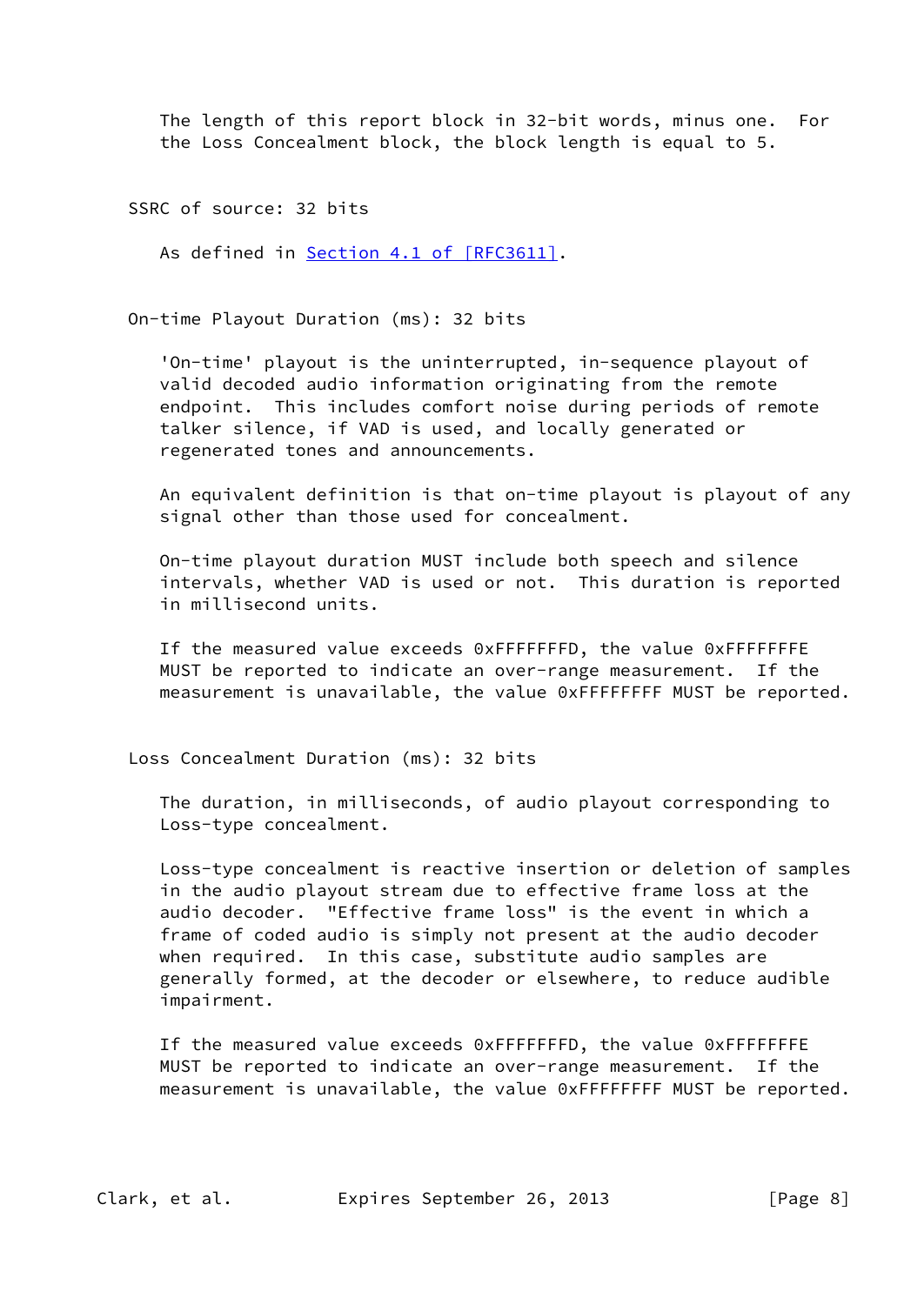Buffer Adjustment Concealment Duration (ms): 32 bits

 The duration, in milliseconds, of audio playout corresponding to Buffer Adjustment-type concealment, if known.

 If the measured value exceeds 0xFFFFFFFD, the value 0xFFFFFFFE MUST be reported to indicate an over-range measurement. If the measurement is unavailable, the value 0xFFFFFFFF MUST be reported.

 Buffer Adjustment-type concealment is proactive or controlled insertion or deletion of samples in the audio playout stream due to jitter buffer adaptation, re-sizing or re-centering decisions within the endpoint.

 Because this insertion is controlled, rather than occurring randomly in response to losses, it is typically less audible than loss-type concealment. For example, jitter buffer adaptation events may be constrained to occur during periods of talker silence, in which case only silence duration is affected, or sophisticated time-stretching methods for insertion/deletion during favorable periods in active speech may be employed.

 Concealment events which cannot be classified as Buffer Adjustment- type MUST be classified as Loss-type.

Playout Interrupt Count: 16 bits

 The number of interruptions to normal playout which occurred during the reporting period.

 If the measured value exceeds 0xFFFD, the value 0xFFFE MUST be reported to indicate an over-range measurement. If the measurement is unavailable, the value 0xFFFF MUST be reported.

Mean Playout Interrupt Size (ms): 16 bits

 The mean duration, in ms, of interruptions to normal playout which occurred during the reporting period.

 If the measured value exceeds 0xFFFD, the value 0xFFFE MUST be reported to indicate an over-range measurement. If the measurement is unavailable, the value 0xFFFF MUST be reported.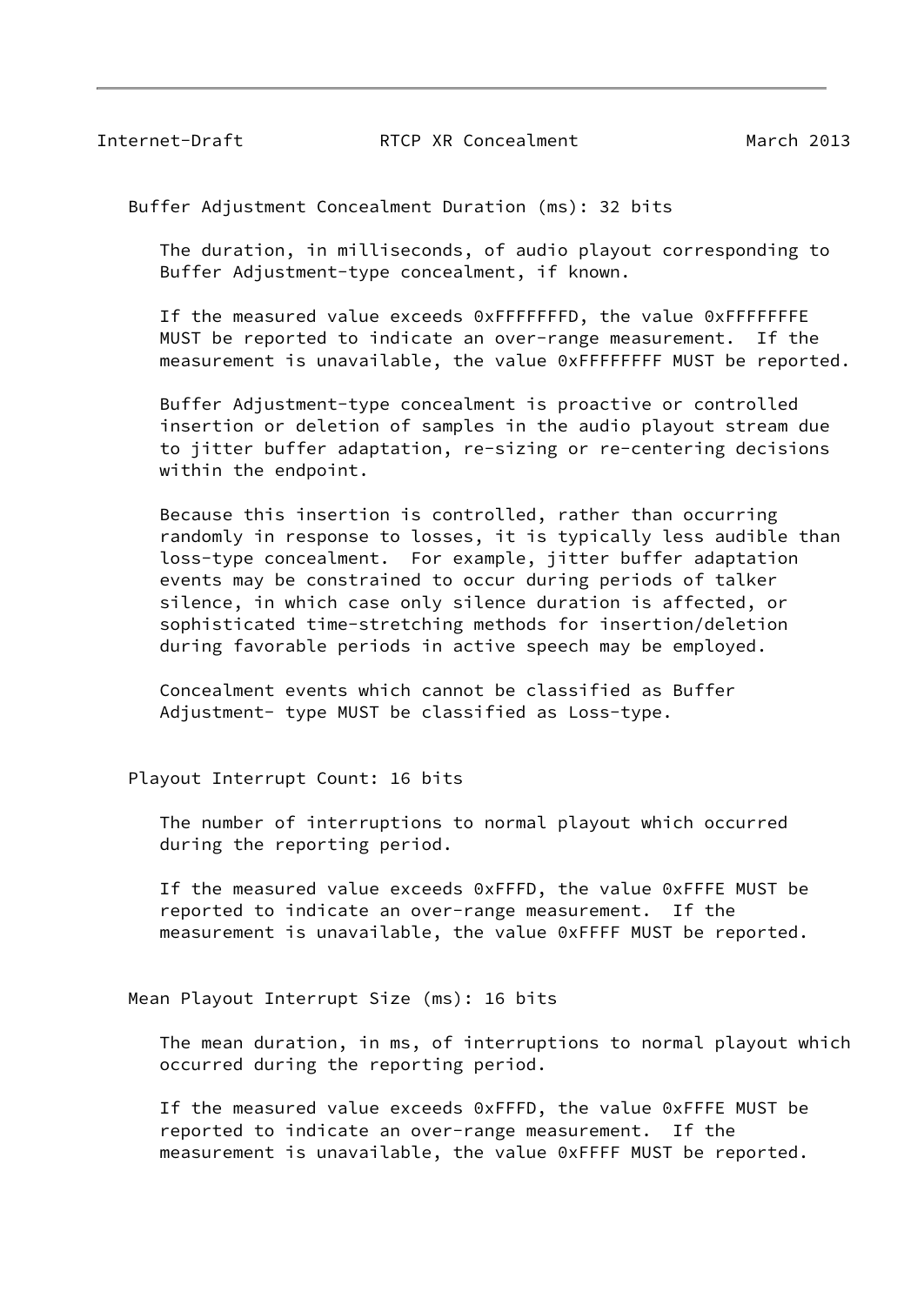<span id="page-10-1"></span>

## <span id="page-10-0"></span>[4](#page-10-0). Concealment Seconds Block

 This sub-block described here are intended to be used as described in this section, in conjunction with information from the Measurement Information block [[RFC6776](https://datatracker.ietf.org/doc/pdf/rfc6776)] and provides a description of potentially audible impairments due to lost and discarded packets at the endpoint, expressed on a time basis analogous to a traditional PSTN T1/E1 errored seconds metric. Instances of this Metrics Block refer by Synchronization source (SSRC) to the separate auxiliary Measurement Information block [[RFC6776](https://datatracker.ietf.org/doc/pdf/rfc6776)] which describes measurement periods in use (see [\[RFC6776\] section](https://datatracker.ietf.org/doc/pdf/rfc6776#section-4.2) 4.2). This Metrics Block relies on the measurement period in the Measurement Information block indicating the span of the report and SHOULD be sent in the same compound RTCP packet as the measurement information block. If the measurement period is not received in the same compound RTCP packet as this Metrics Block, this metrics block MUST be discarded.

 The following metrics are based on successive one second intervals as declared by a local clock. This local clock does NOT need to be synchronized to any external time reference. The starting time of this clock is unspecified. Note that this implies that the same loss pattern could result in slightly different count values, depending on where the losses occur relative to the particular one-second demarcation points. For example, two loss events occurring 50ms apart could result in either one concealed second or two, depending on the particular 1000 ms boundaries used.

 The seconds in this sub-block are not necessarily calendar seconds. At the tail end of a session, periods of time of less than 1000ms shall be incorporated into these counts if they exceed 500ms and shall be disregarded if they are less than 500ms.

#### <span id="page-10-2"></span>[4.1](#page-10-2). Report Block Structure

Concealed Seconds metrics block

 $0$  1 2 3 0 1 2 3 4 5 6 7 8 9 0 1 2 3 4 5 6 7 8 9 0 1 2 3 4 5 6 7 8 9 0 1 +-+-+-+-+-+-+-+-+-+-+-+-+-+-+-+-+-+-+-+-+-+-+-+-+-+-+-+-+-+-+-+-+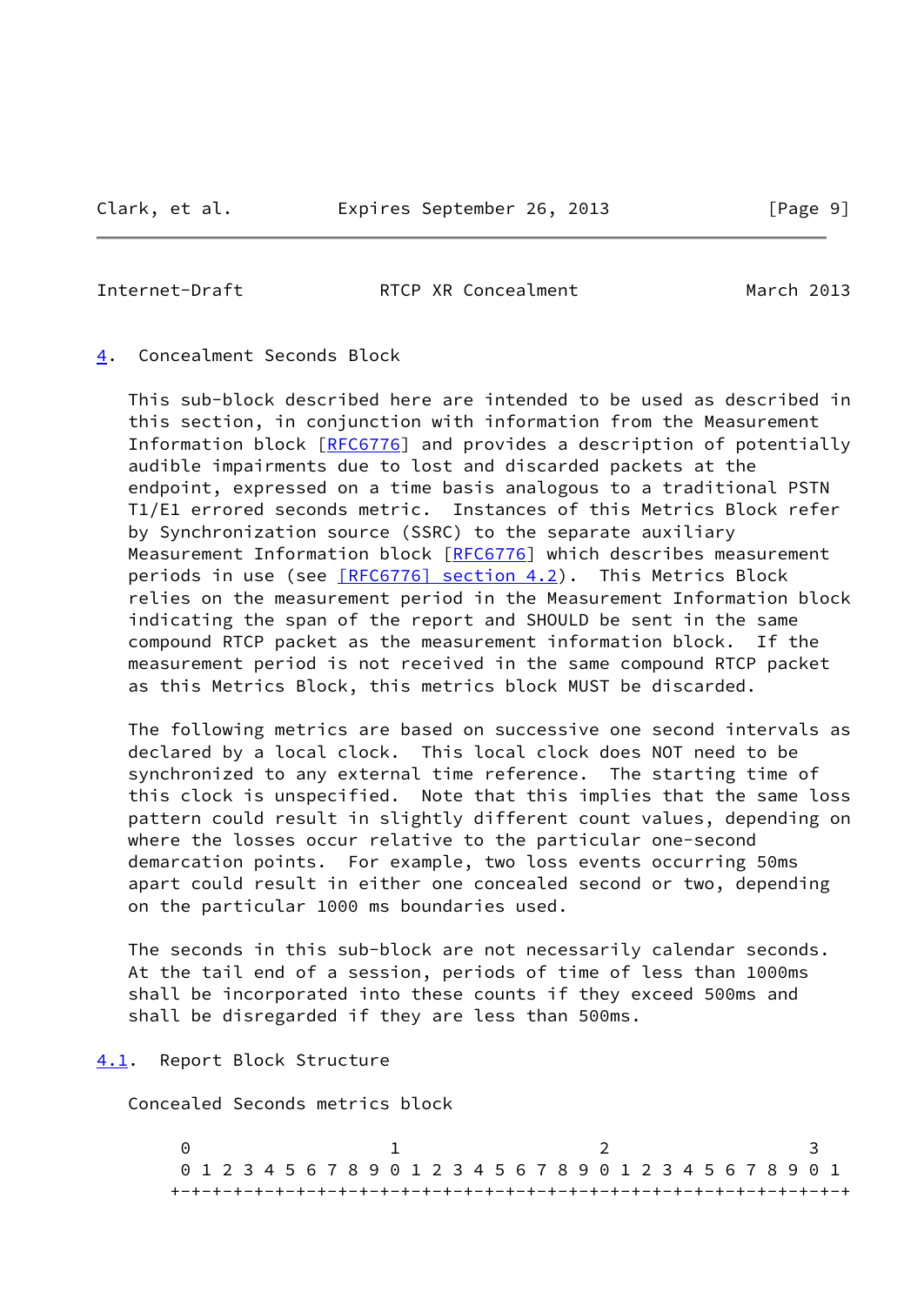

| Clark, et al. |  | Expires September 26, 2013 |  |  | [Page 10] |
|---------------|--|----------------------------|--|--|-----------|
|---------------|--|----------------------------|--|--|-----------|

+-+-+-+-+-+-+-+-+-+-+-+-+-+-+-+-+-+-+-+-+-+-+-+-+-+-+-+-+-+-+-+-+

Figure 2: Report Block Structure

<span id="page-11-0"></span>[4.2](#page-11-0). Definition of Fields in Concealed Seconds Metrics Block

Block type (BT): 8 bits

 A Concealed Seconds Metrics Report Block is identified by the constant NCS.

 [Note to RFC Editor: please replace NCS with the IANA provided RTCP XR block type for this block.]

Interval Metric flag (I): 2 bit

 This field is used to indicate whether the Concealment Seconds metrics are Sampled, Interval or Cumulative metrics:

 I=10: Interval Duration - the reported value applies to the most recent measurement interval duration between successive metrics reports.

 I=11: Cumulative Duration - the reported value applies to the accumulation period characteristic of cumulative measurements.

 I=01: Sampled Value - the reported value is a sampled instantaneous value.

Packet Loss Concealment Method (plc): 2 bits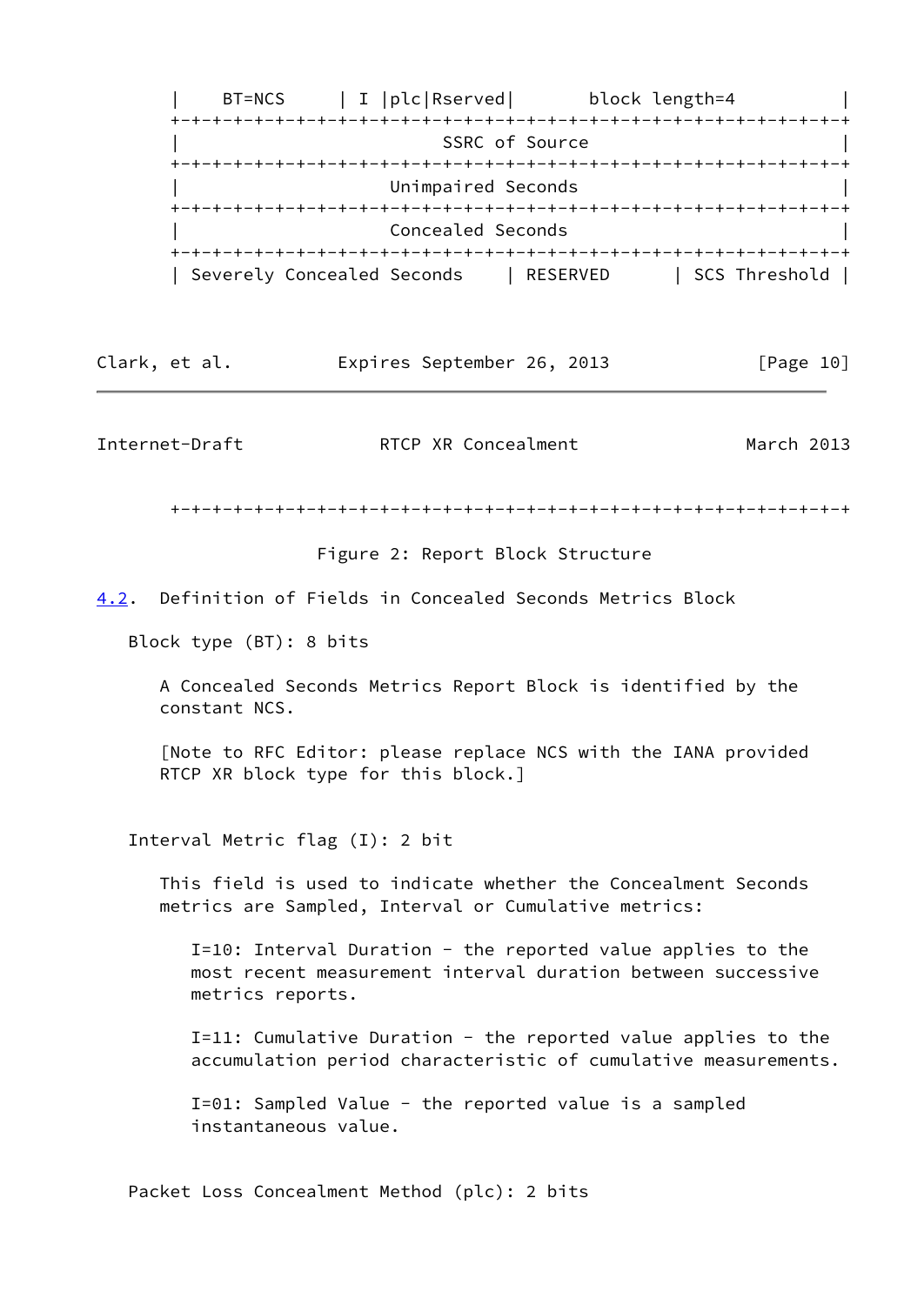This field is used to identify the packet loss concealment method in use at the receiver, according to the following code:

 bits 014-015 0 = silence insertion 1 = simple replay, no attenuation 2 = simple replay, with attenuation  $3 =$ enhancement

| Clark, et al. |  | Expires September 26, 2013 |  |  | [Page 11] |  |
|---------------|--|----------------------------|--|--|-----------|--|
|---------------|--|----------------------------|--|--|-----------|--|

| Internet-Draft | RTCP XR Concealment | March 2013 |
|----------------|---------------------|------------|
|                |                     |            |

Other values reserved

 Note that the enhancement method (plc =3) for packet loss concealment offers an improved audio quality and or a better robustness against packet losses [G.711] and is equivalent to enhanced in section [4.7.1 of \[RFC3611\],](https://datatracker.ietf.org/doc/pdf/rfc3611#section-4.7.1)

Reserved (resv): 4 bits

 These bits are reserved. They MUST be set to zero by senders and ignored by receivers (See [\[RFC6709\] section](https://datatracker.ietf.org/doc/pdf/rfc6709#section-4.2) 4.2).

Block Length: 16 bits

 The length of this report block in 32-bit words, minus one. For the Concealment Seconds block, the block length is equal to 4.

SSRC of source: 32 bits

As defined in **Section [4.1 of \[RFC3611\]](https://datatracker.ietf.org/doc/pdf/rfc3611#section-4.1)**.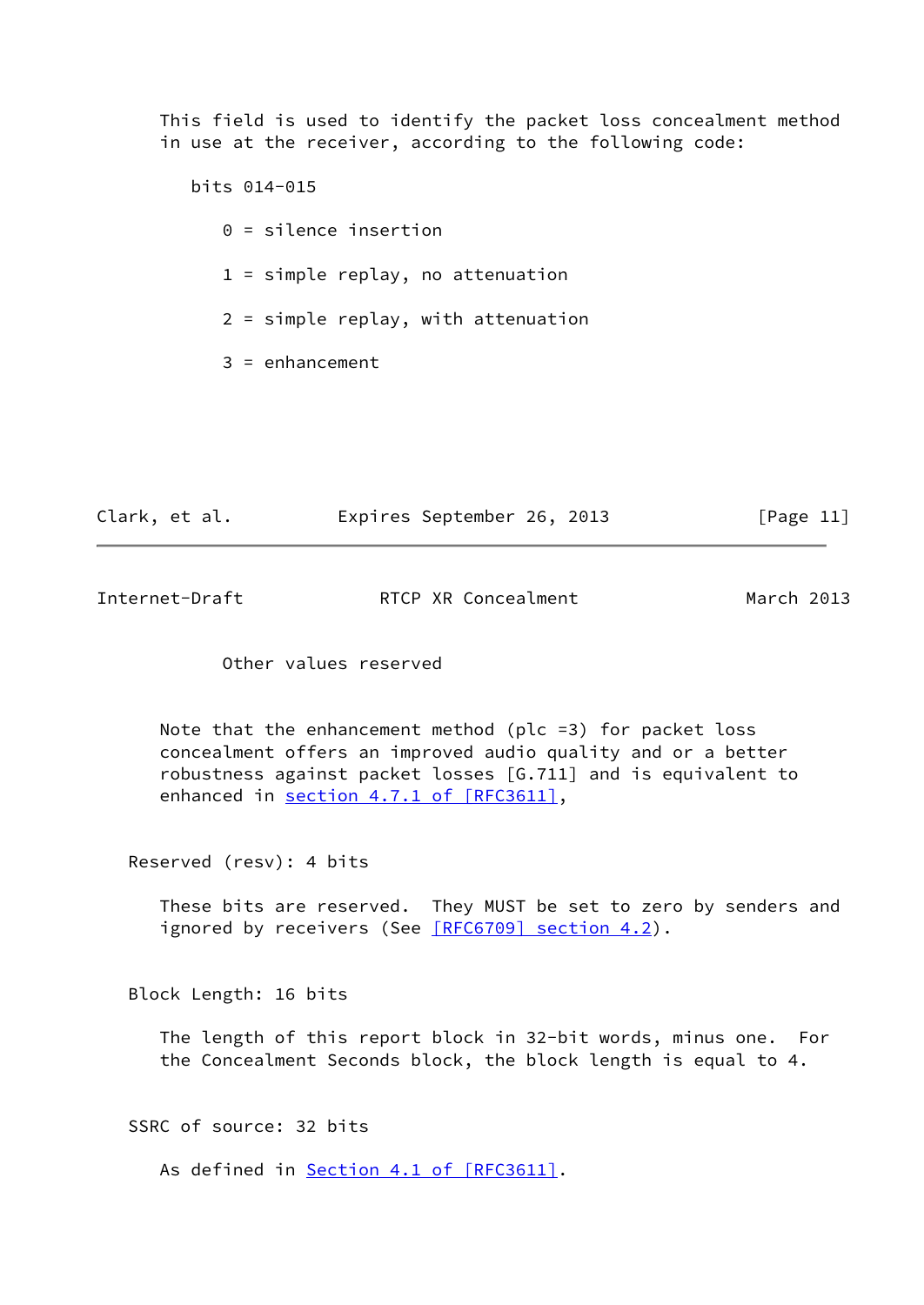Unimpaired Seconds: 32 bits

A count of the number of unimpaired Seconds that have occurred.

 An unimpaired Second is defined as a continuous period of 1000ms during which no frame loss or discard due to late arrival has occurred. Every second in a session must be classified as either OK or Concealed.

 Normal playout of comfort noise or other silence concealment signal during periods of talker silence, if VAD [[VAD\]](#page-22-3) is used, shall be counted as unimpaired seconds.

 If the measured value exceeds 0xFFFFFFFD, the value 0xFFFFFFFE MUST be reported to indicate an over-range measurement. If the measurement is unavailable, the value 0xFFFFFFFF MUST be reported.

Concealed Seconds: 32 bits

A count of the number of Concealed Seconds that have occurred.

| Clark, et al. | Expires September 26, 2013 |  |  |  | [Page 12] |  |
|---------------|----------------------------|--|--|--|-----------|--|
|---------------|----------------------------|--|--|--|-----------|--|

Internet-Draft RTCP XR Concealment March 2013

 A Concealed Second is defined as a continuous period of 1000ms during which any frame loss or discard due to late arrival has occurred.

 Equivalently, a concealed second is one in which some Loss-type concealment has occurred. Buffer adjustment-type concealment SHALL not cause Concealed Seconds to be incremented, with the following exception. An implementation MAY cause Concealed Seconds to be incremented for 'emergency' buffer adjustments made during talkspurts.

 Loss-type concealment is reactive insertion or deletion of samples in the audio playout stream due to effective frame loss at the audio decoder. "Effective frame loss" is the event in which a frame of coded audio is simply not present at the audio decoder when required. In this case, substitute audio samples are generally formed, at the decoder or elsewhere, to reduce audible impairment.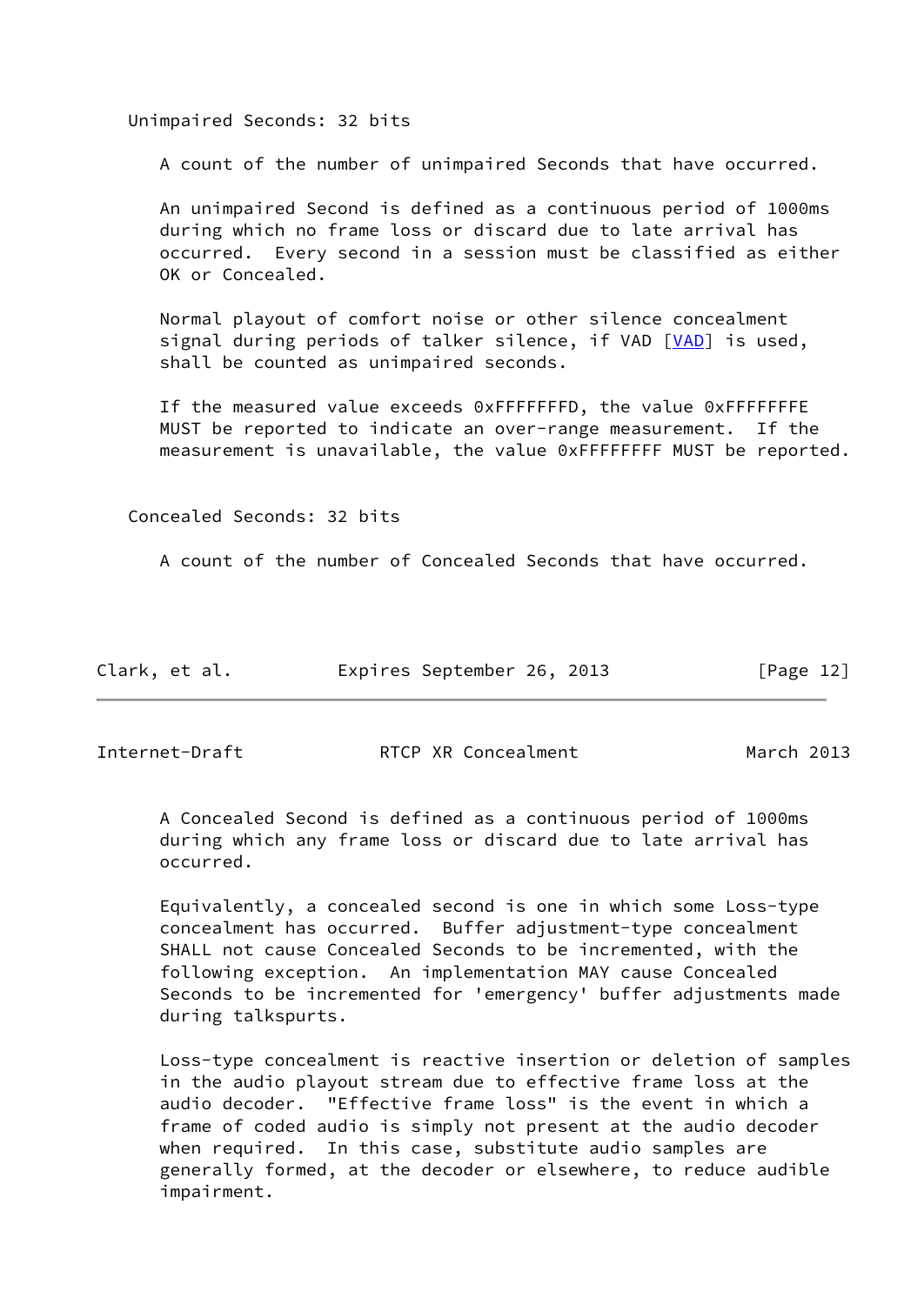Buffer Adjustment-type concealment is proactive or controlled insertion or deletion of samples in the audio playout stream due to jitter buffer adaptation, re-sizing or re-centering decisions within the endpoint.

 Because this insertion is controlled, rather than occurring randomly in response to losses, it is typically less audible than loss-type concealment. For example, jitter buffer adaptation events may be constrained to occur during periods of talker silence, in which case only silence duration is affected, or sophisticated time-stretching methods for insertion/deletion during favorable periods in active speech may be employed. For these reasons, buffer adjustment-type concealment MAY be exempted from inclusion in calculations of Concealed Seconds and Severely Concealed Seconds.

 However, an implementation SHOULD include buffer-type concealment in counts of Concealed Seconds and Severely Concealed Seconds if the event occurs at an 'inopportune' moment, with an emergency or large, immediate adaptation during active speech, or for unsophisticated adaptation during speech without regard for the underlying signal, in which cases the assumption of low-audibility cannot hold. In other words, jitter buffer adaptation events which may be presumed to be audible SHOULD be included in Concealed Seconds and Severely Concealed Seconds counts.

| Clark, et al. | Expires September 26, 2013 |  | [Page 13] |
|---------------|----------------------------|--|-----------|
|               |                            |  |           |

Internet-Draft RTCP XR Concealment March 2013

 Concealment events which cannot be classified as Buffer Adjustment- type MUST be classified as Loss-type.

 For clarification, the count of Concealed Seconds MUST include the count of Severely Concealed Seconds.

 If the measured value exceeds 0xFFFFFFFD, the value 0xFFFFFFFE MUST be reported to indicate an over-range measurement. If the measurement is unavailable, the value 0xFFFFFFFF MUST be reported.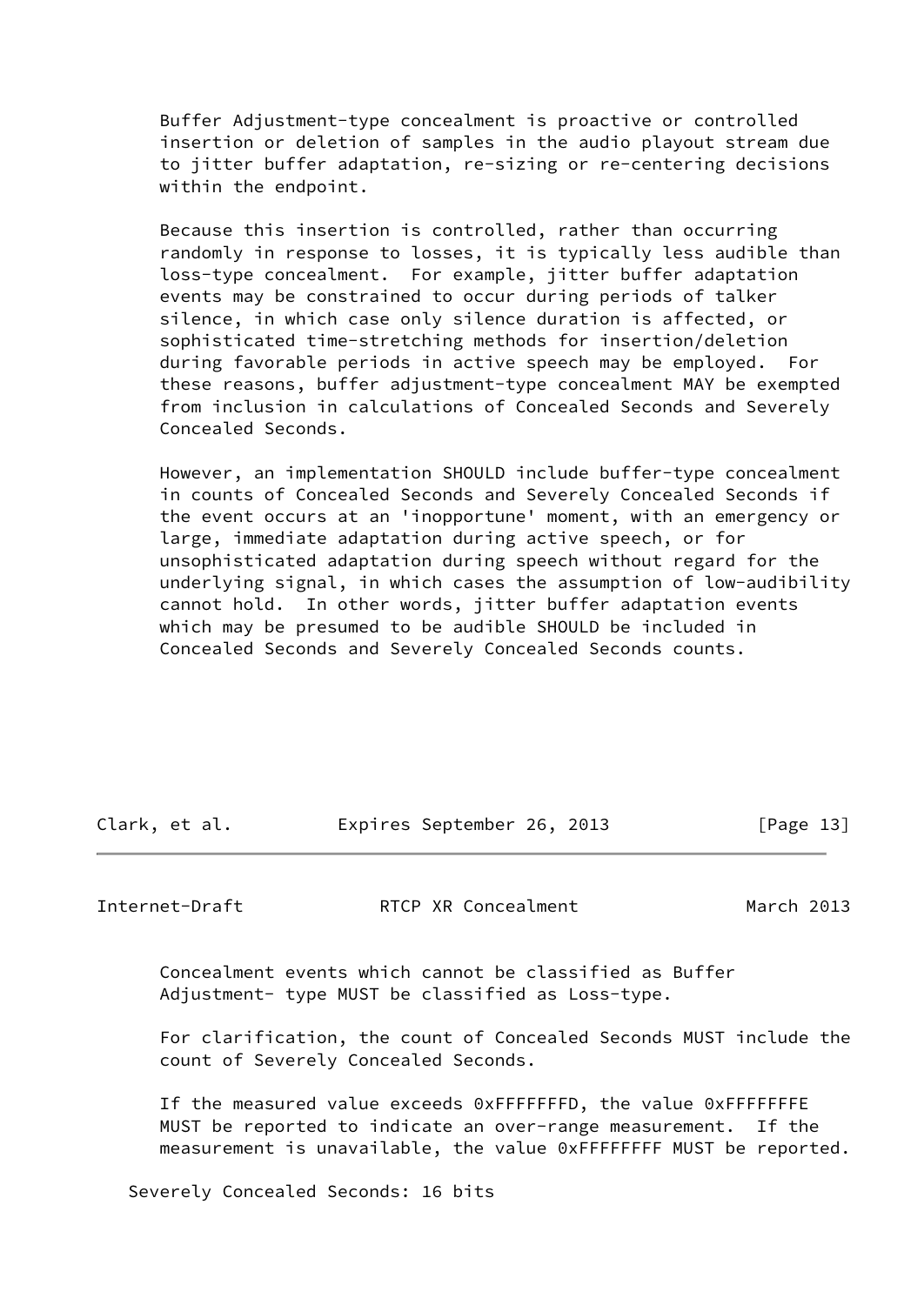A count of the number of Severely Concealed Seconds.

 A Severely Concealed Second is defined as a non-overlapping period of 1000 ms during which the cumulative amount of time that has been subject to frame loss or discard due to late arrival, exceeds the SCS Threshold.

 If the measured value exceeds 0xFFFD, the value 0xFFFE MUST be reported to indicate an over-range measurement. If the measurement is unavailable, the value 0xFFFF MUST be reported.

Reserved: 8 bits

 These bits are reserved. They MUST be set to zero by senders and ignored by receivers (See [\[RFC6709\] section](https://datatracker.ietf.org/doc/pdf/rfc6709#section-4.2) 4.2).

SCS Threshold: 8 bits

 The SCS Threshold defines the amount of time corresponding to lost or discarded frames that must occur within a one second period in order for the second to be classified as a Severely Concealed Second. This is expressed in milliseconds and hence can represent a range of 0.1 to 25.5 percent loss or discard.

 A default threshold of 50ms (5% effective frame loss per second) is suggested.

| Clark, et al. | Expires September 26, 2013 |  | [Page 14] |
|---------------|----------------------------|--|-----------|
|---------------|----------------------------|--|-----------|

<span id="page-15-1"></span>Internet-Draft RTCP XR Concealment March 2013

<span id="page-15-0"></span>[5](#page-15-0). SDP Signaling

 [RFC3611] defines the use of SDP (Session Description Protocol) [\[RFC4566](https://datatracker.ietf.org/doc/pdf/rfc4566)] for signaling the use of XR blocks. XR blocks MAY be used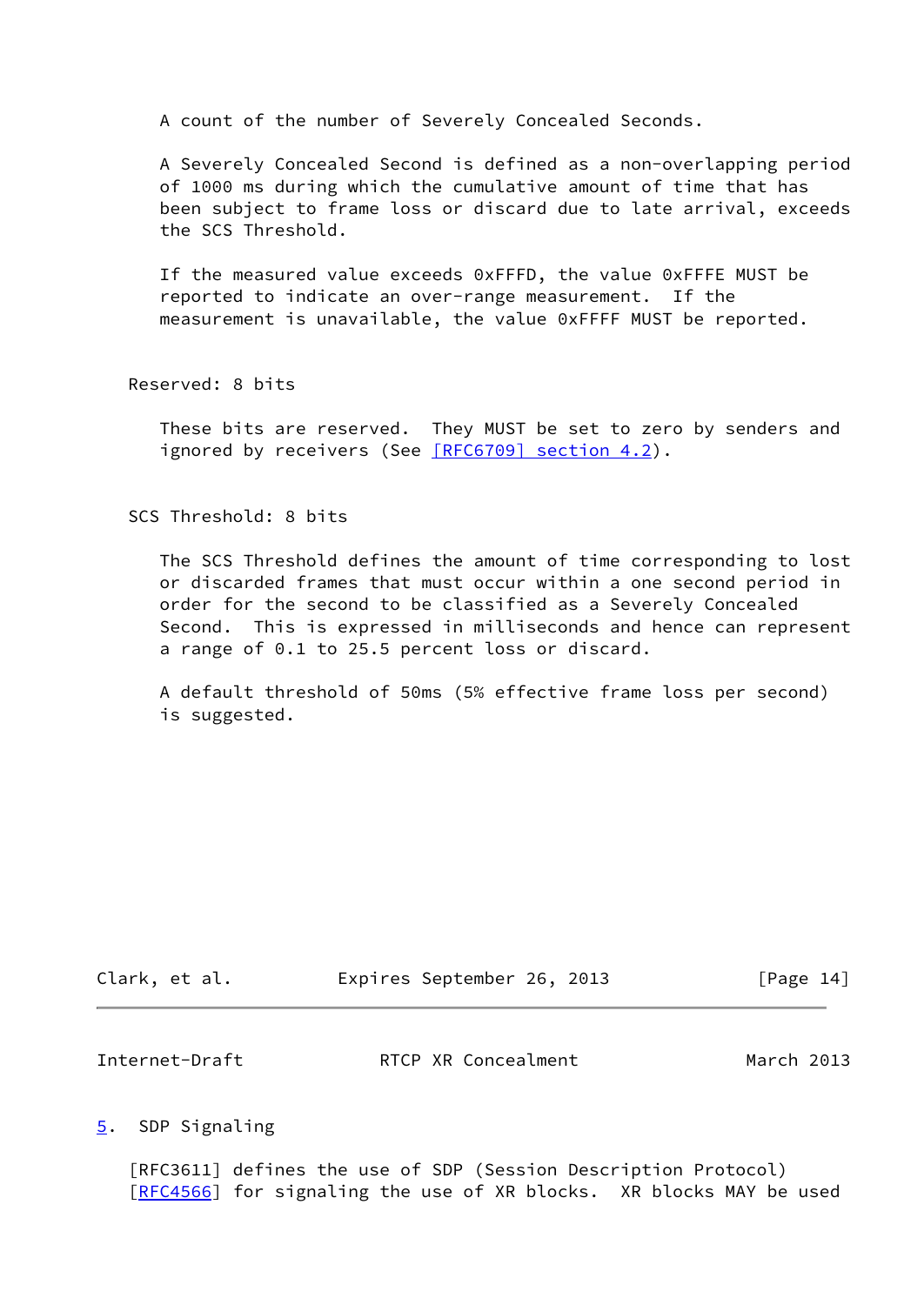without prior signaling.

<span id="page-16-0"></span>[5.1](#page-16-0). SDP rtcp-xr-attrib Attribute Extension

This section augments the SDP attribute "rtcp-xr" [[RFC3611](https://datatracker.ietf.org/doc/pdf/rfc3611)] by providing two additional values of "xr-format" to signal the use of the report block defined in this document.

```
 xr-format =/ xr-conceal-block
 xr-format =/ xr-conc-sec-block
 xr-conceal-block = "loss-conceal"
 xr-conc-sec-block = "conc-sec" ["=" thresh]
threshold for SCS (ms) = 1*DIGIT ; threshold for SCS (ms)DIGIT = %x30-39
```
<span id="page-16-1"></span>[5.2](#page-16-1). Offer/Answer Usage

When SDP is used in offer-answer context, the SDP Offer/Answer usage defined in [[RFC3611\]](https://datatracker.ietf.org/doc/pdf/rfc3611) applies.

Clark, et al. **Expires September 26, 2013** [Page 15]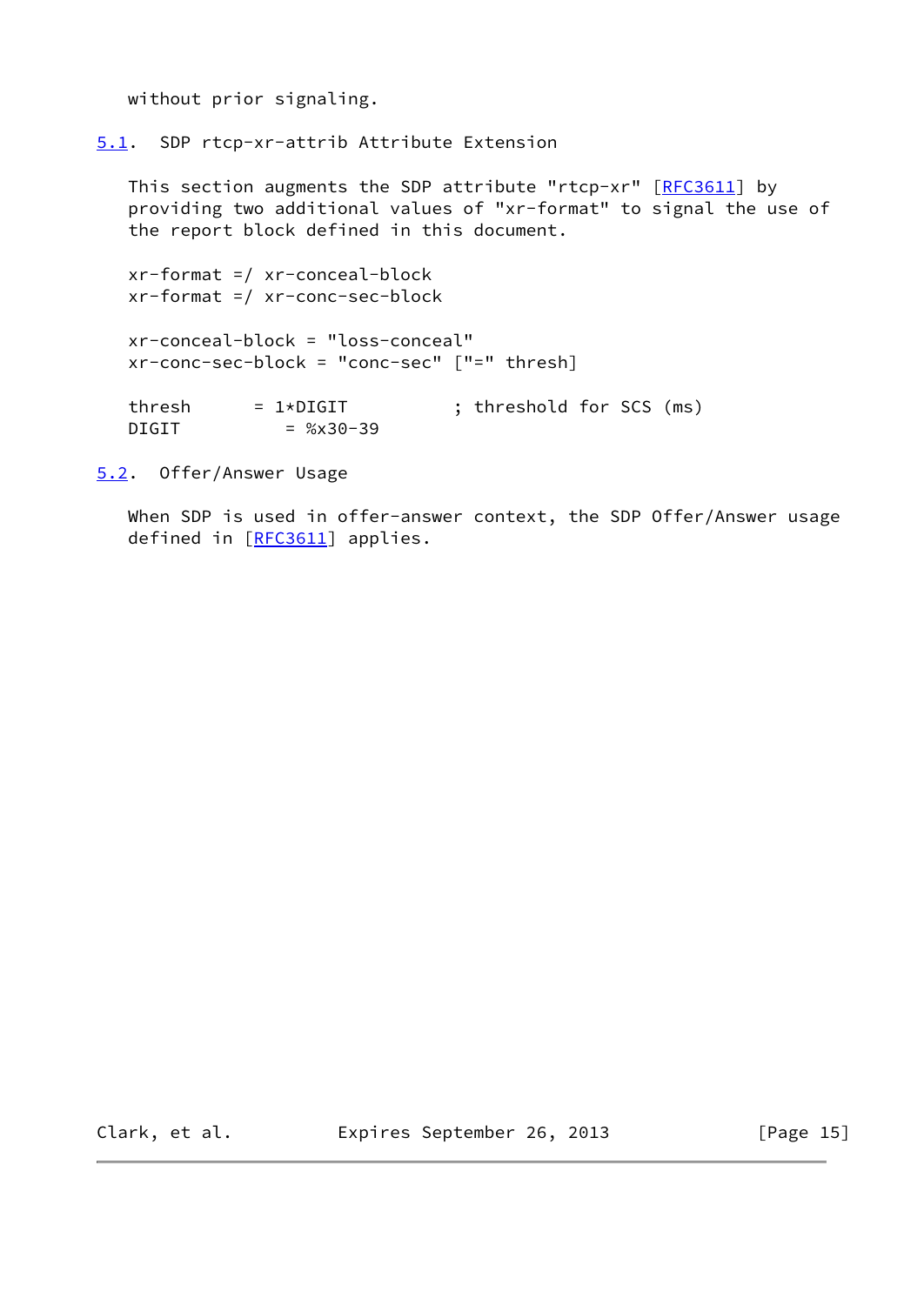<span id="page-17-1"></span>

<span id="page-17-0"></span>[6](#page-17-0). IANA Considerations

 New block types for RTCP XR are subject to IANA registration. For general guidelines on IANA considerations for RTCP XR, refer to [\[RFC3611](https://datatracker.ietf.org/doc/pdf/rfc3611)].

<span id="page-17-2"></span>[6.1](#page-17-2). New RTCP XR Block Type values

 This document assigns two block type values in the IANA "RTCP XR Block Type Registry":

 Name: NLC Long Name: Loss Concealment Block Value <NLC> Reference: [Section 3.1](#page-5-2)

 Name: NCS Long Name: Concealment Seconds Block Value <NCS> Reference: [Section 4.1](#page-10-2)

 [Note to RFC Editor: please replace <NLC> and <NCS> with the RTCP XR block type assigned by IANA for this block.]

<span id="page-17-3"></span>[6.2](#page-17-3). New RTCP XR SDP Parameters

 This document also registers two new parameters in the "RTCP XR SDP Parameters Registry":

- o "loss-conceal"
- o "conc-sec"

<span id="page-17-4"></span>[6.3](#page-17-4). Contact information for registrations

The contact information for the registrations is:

 Qin Wu (sunseawq@huawei.com) 101 Software Avenue, Yuhua District Nanjing, Jiangsu 210012 China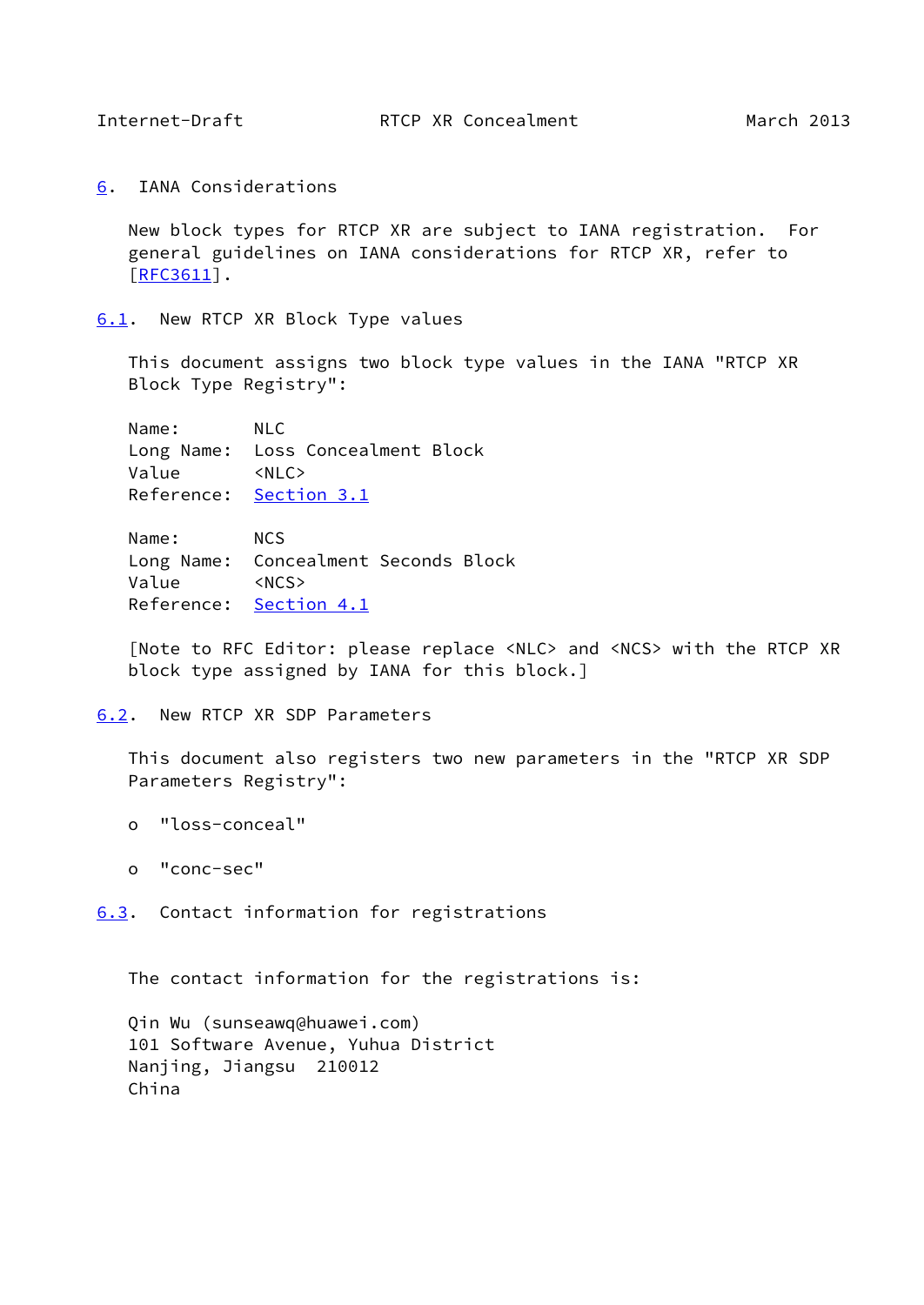<span id="page-18-1"></span>

<span id="page-18-0"></span>[7](#page-18-0). Security Considerations

 It is believed that this proposed RTCP XR report block introduces no new security considerations beyond those described in [[RFC3611](https://datatracker.ietf.org/doc/pdf/rfc3611)]. This block does not provide per-packet statistics so the risk to confidentiality documented in [Section 7,](#page-18-0) paragraph 3 of [\[RFC3611](https://datatracker.ietf.org/doc/pdf/rfc3611)] does not apply.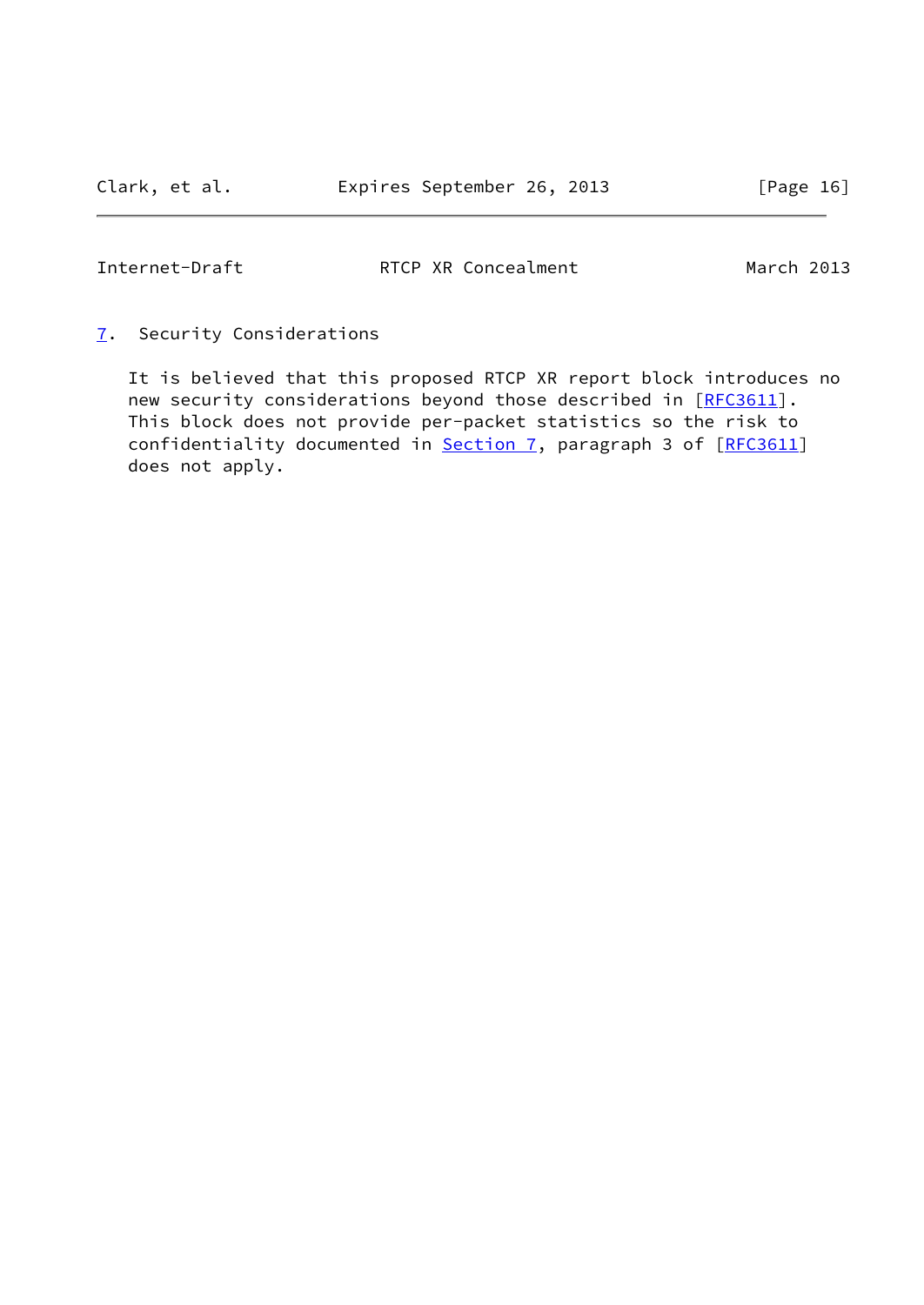<span id="page-19-1"></span>

| Clark, et al. |  | Expires September 26, 2013 |  |  | [Page 17] |  |
|---------------|--|----------------------------|--|--|-----------|--|
|---------------|--|----------------------------|--|--|-----------|--|

# <span id="page-19-0"></span>[8](#page-19-0). Contributors

Geoff Hunt wrote the initial draft of this document.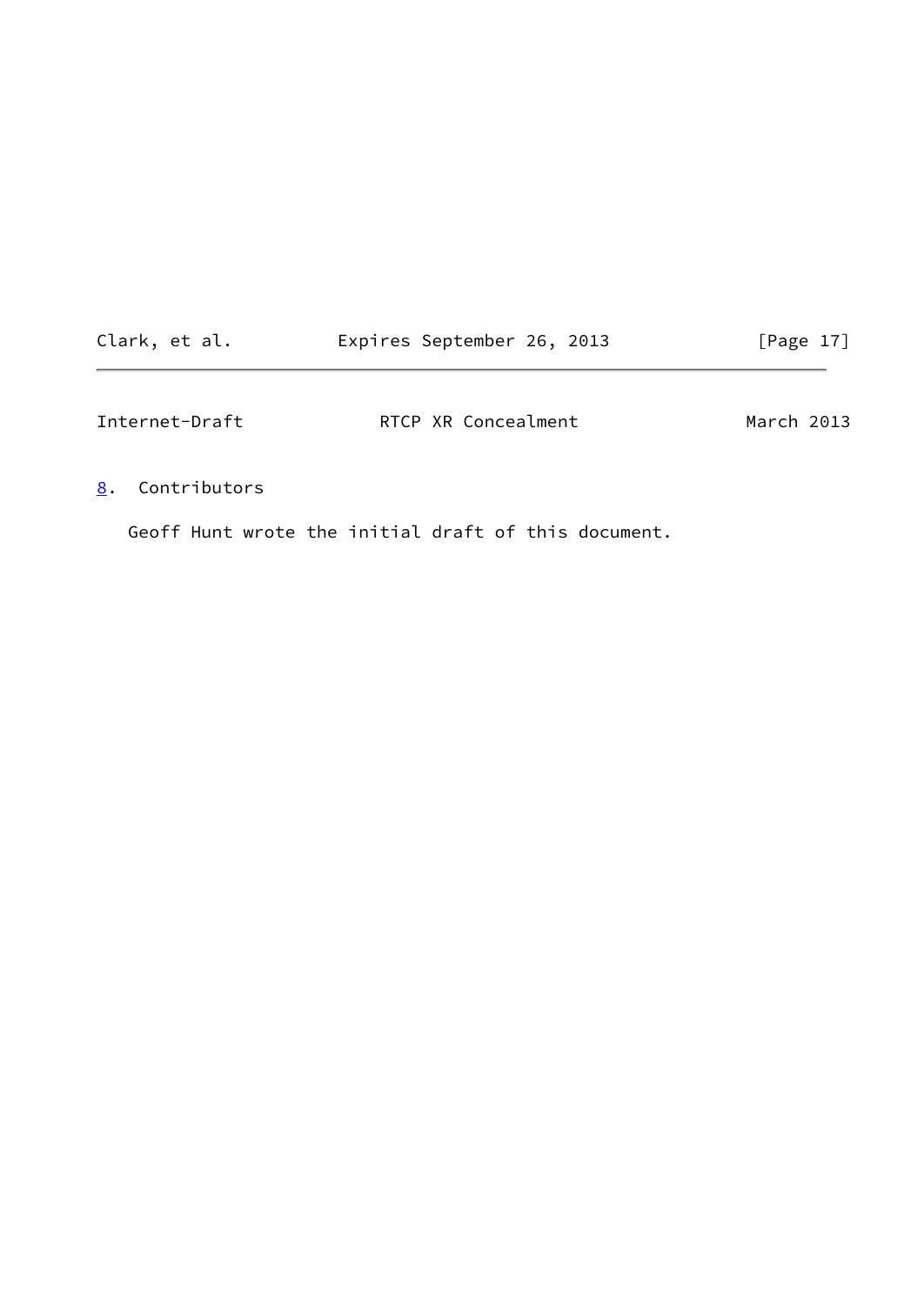Clark, et al. **Expires September 26, 2013** [Page 18]

<span id="page-20-1"></span>

Internet-Draft **RTCP XR Concealment** March 2013

# <span id="page-20-0"></span>[9](#page-20-0). Acknowledgements

 The authors gratefully acknowledge reviews and feedback provided by Bruce Adams, Philip Arden, Amit Arora, Bob Biskner, Kevin Connor, Claus Dahm, Randy Ethier, Roni Even, Jim Frauenthal, Albert Higashi, Tom Hock, Shane Holthaus, Paul Jones, Rajesh Kumar, Keith Lantz, Mohamed Mostafa, Amy Pendleton, Colin Perkins, Mike Ramalho, Ravi Raviraj, Albrecht Schwarz, Tom Taylor, and Hideaki Yamada.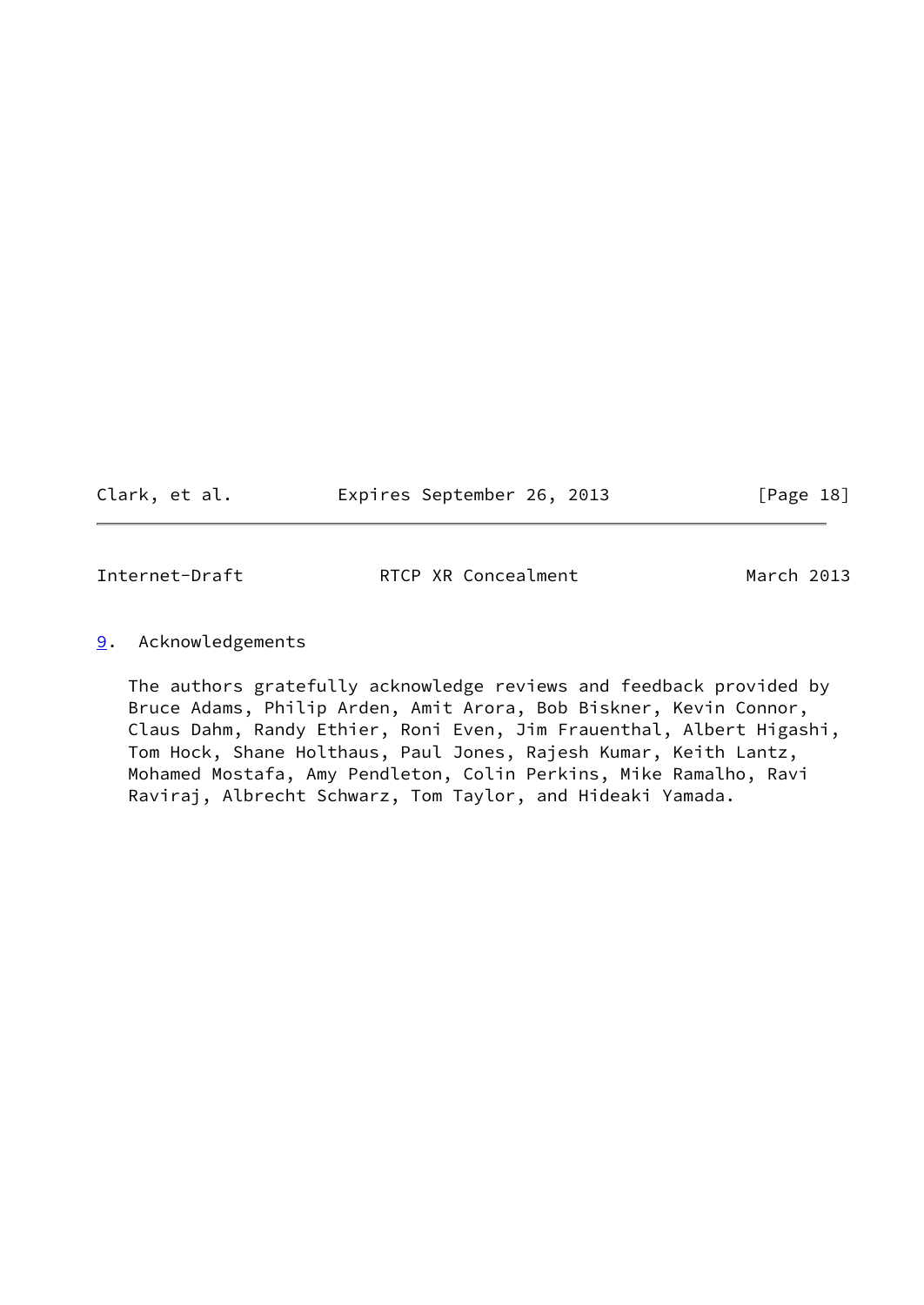Clark, et al. **Expires September 26, 2013** [Page 19]

<span id="page-21-1"></span>

- <span id="page-21-0"></span>[10.](#page-21-0) References
- <span id="page-21-2"></span>[10.1](#page-21-2). Normative References
	- [RFC2119] Bradner, S., "Key words for use in RFCs to Indicate Requirement Levels", March 1997.
	- [RFC3550] Schulzrinne, H., "RTP: A Transport Protocol for Real-Time Applications", [RFC 3550](https://datatracker.ietf.org/doc/pdf/rfc3550), July 2003.
	- [RFC3611] Friedman, T., Caceres, R., and A. Clark, "RTP Control Protocol Extended Reports (RTCP XR)", November 2003.
	- [RFC4566] Handley, M., Jacobson, V., and C. Perkins, "SDP: Session Description Protocol", July 2006.
	- [RFC6776] Wu, Q., "Measurement Identity and information Reporting using SDES item and XR Block", [RFC 6776](https://datatracker.ietf.org/doc/pdf/rfc6776), August 2012.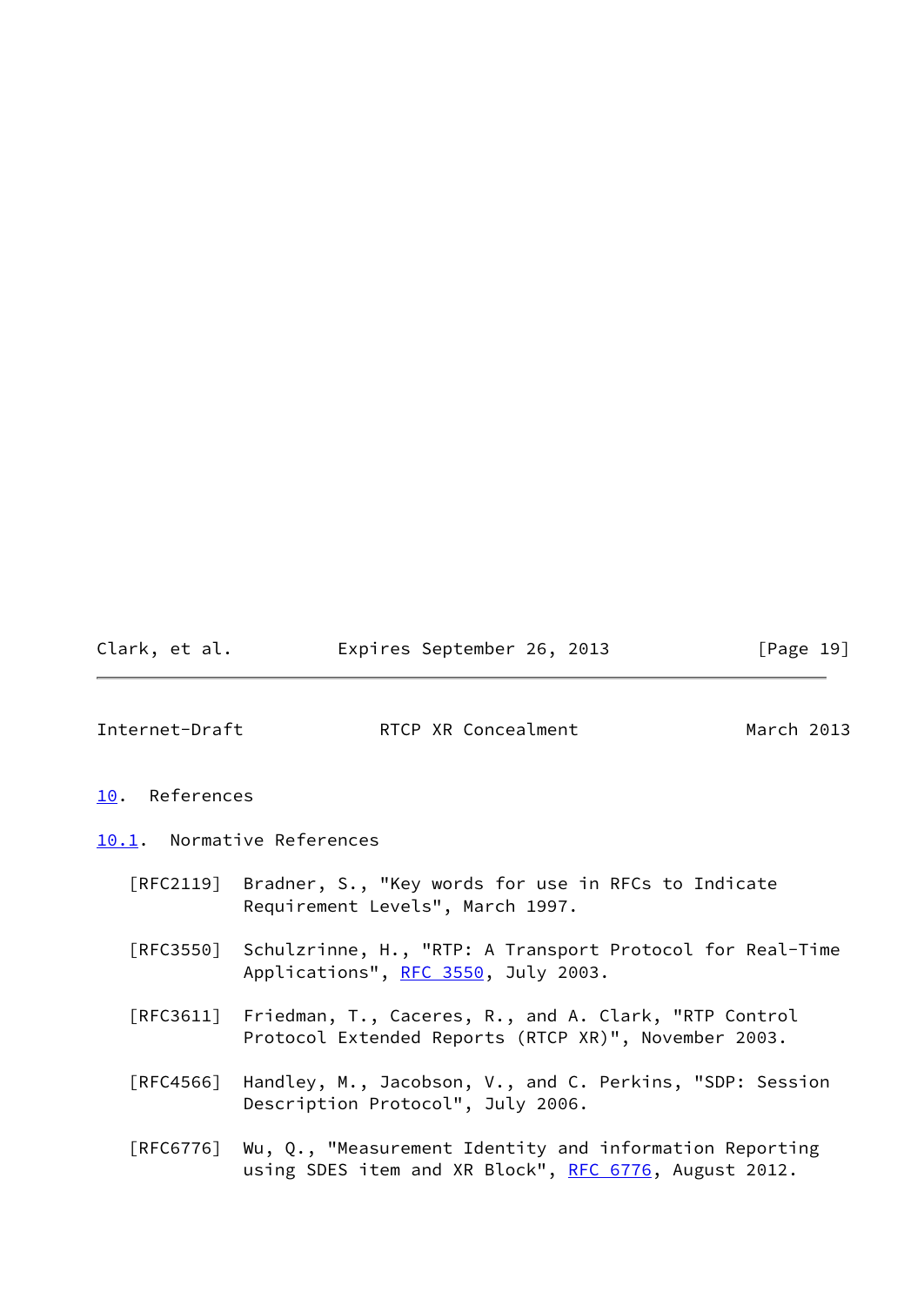#### <span id="page-22-0"></span>[10.2](#page-22-0). Informative References

- [RFC6390] Clark, A. and B. Claise, "Framework for Performance Metric Development", [RFC 6390](https://datatracker.ietf.org/doc/pdf/rfc6390), October 2011.
- [RFC6709] Carpenter, B., Aboba, B., and S. Cheshire, "Design Considerations for Protocol Extensions", [RFC 6709,](https://datatracker.ietf.org/doc/pdf/rfc6709) September 2012.
- [RFC6792] Hunt, G., "Monitoring Architectures for RTP", [RFC 6792](https://datatracker.ietf.org/doc/pdf/rfc6792), November 2012.
- <span id="page-22-3"></span>[VAD] "http://en.wikipedia.org/wiki/Voice\_activity\_detection".

| Clark, et al. |  | Expires September 26, 2013 |  |  | [Page 20] |
|---------------|--|----------------------------|--|--|-----------|
|---------------|--|----------------------------|--|--|-----------|

<span id="page-22-2"></span>Internet-Draft RTCP XR Concealment March 2013

<span id="page-22-1"></span>[Appendix A.](#page-22-1) Metrics represented using [RFC6390](https://datatracker.ietf.org/doc/pdf/rfc6390) Template

 RFC EDITOR NOTE: please change XXXX in [RFCXXXX] by the new RFC number, when assigned.

- a. On-time Playout Duration Metric
	- \* Metric Name: On-time Playout Duration
	- \* Metric Description: 'On-time' playout is the uninterrupted,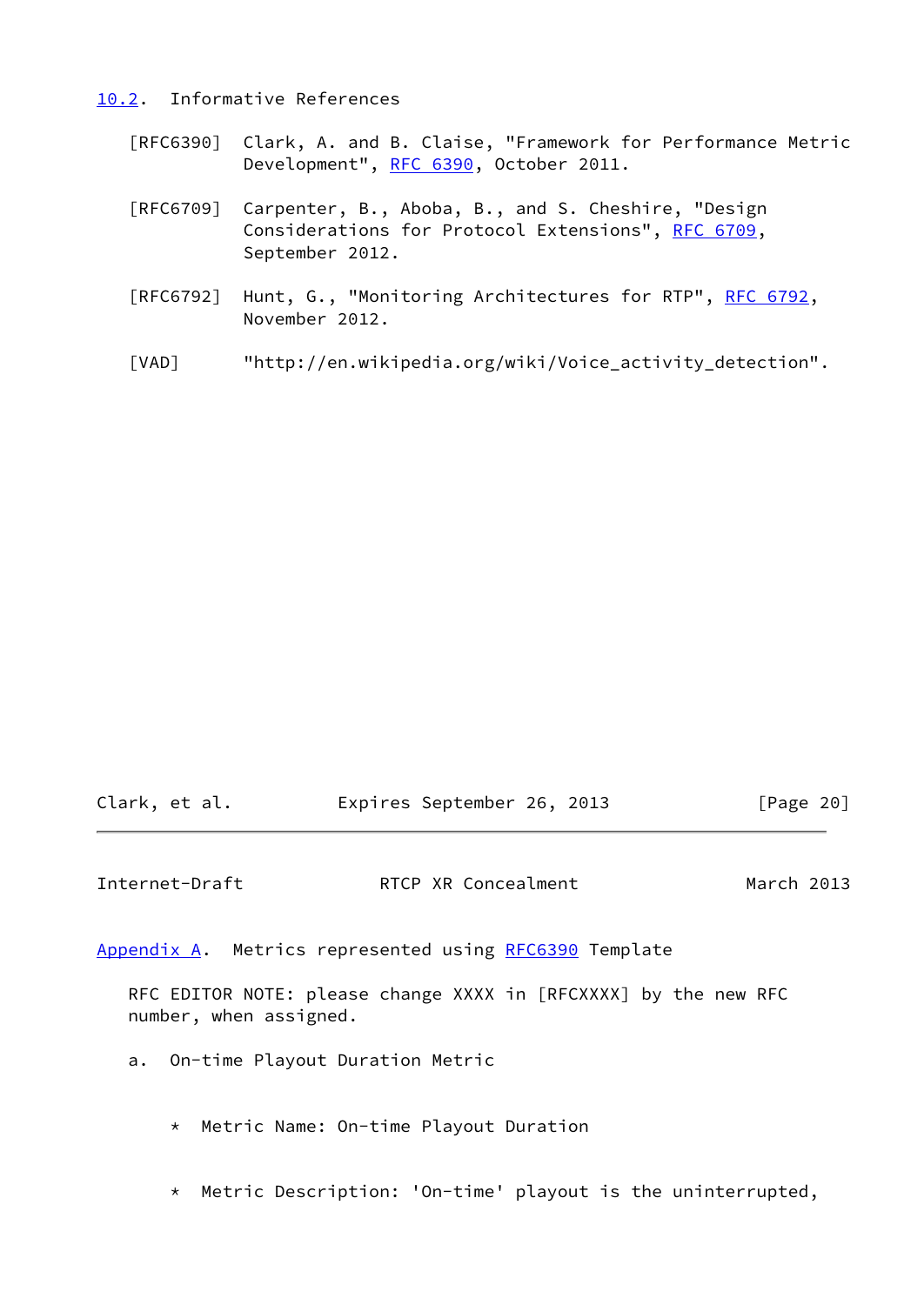in-sequence playout of valid decoded audio information originating from the remote endpoint. On-time playout Duration is playout duration of any signal other than those used for concealment

- \* Method of Measurement or Calculation: See [section 3](#page-5-0). 2, On time Playout Duration definition [RFCXXXX].
- \* Units of Measurement: See [section 3.2](#page-6-0), On-time Playout Duration definition [RFCXXXX].
- \* Measurement Point(s) with Potential Measurement Domain: See [section 1.1](#page-2-2), 3rd paragraph [RFCXXXX].
- \* Measurement Timing: See [section 3,](#page-5-0) 1st paragraph [RFCXXXX] for measurement timing and [section 3.2](#page-6-0) [RFCXXXX] for Interval Metric flag.
- \* Use and applications: See **section 1.4** [RFCXXXX].
- \* Reporting model: See [RFC3611.](https://datatracker.ietf.org/doc/pdf/rfc3611)
- b. Loss Concealment Duration Metric
	- \* Metric Name: Loss Concealment Duration

| Clark, et al. | Expires September 26, 2013 |  | [Page 21] |  |
|---------------|----------------------------|--|-----------|--|
|               |                            |  |           |  |

| March 2013<br>Internet-Draft<br>RTCP XR Concealment |
|-----------------------------------------------------|
|-----------------------------------------------------|

- \* Metric Description: The duration of audio playout corresponding to Loss-type concealment.
- \* Method of Measurement or Calculation: See **section 3.2**, Loss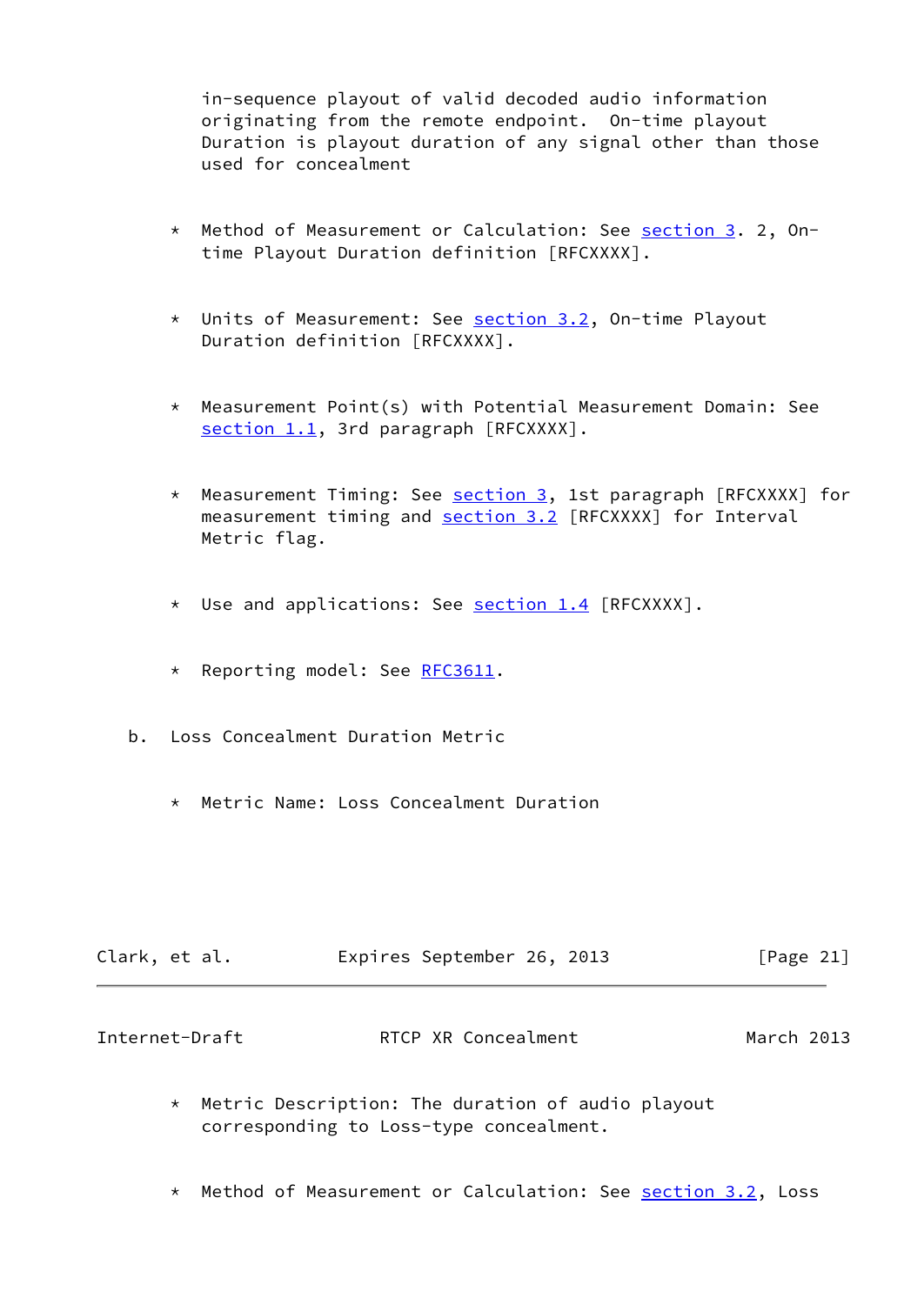Concealment Duration definition [RFCXXXX].

- \* Units of Measurement: See [section 3.2](#page-6-0), Loss Concealment Duration definition [RFCXXXX].
- \* Measurement Point(s) with Potential Measurement Domain: See [section 1.1](#page-2-2), 3rd paragraph [RFCXXXX].
- \* Measurement Timing: See [section 3,](#page-5-0) 1st paragraph [RFCXXXX] for measurement timing and [section 3.](#page-5-0) 2 [RFCXXXX] for Interval Metric flag.
- \* Use and applications: See [section 1.4](#page-3-3) [RFCXXXX].
- \* Reporting model: See [RFC3611.](https://datatracker.ietf.org/doc/pdf/rfc3611)
- c. Buffer Adjustment Concealment Duration Metric
	- \* Metric Name: Buffer Adjustment Concealment Duration
	- \* Metric Description: The duration of audio playout corresponding to Buffer Adjustment-type concealment.
	- \* Method of Measurement or Calculation: See [section 3](#page-5-0). 2, Buffer Adjustment Concealment Duration definition [RFCXXXX].
	- \* Units of Measurement: See [section 3.2](#page-6-0), Buffer Adjustment Concealment Duration definition [RFCXXXX].
	- \* Measurement Point(s) with Potential Measurement Domain: See [section 1.1](#page-2-2), 3rd paragraph [RFCXXXX].

Clark, et al. Expires September 26, 2013 [Page 22]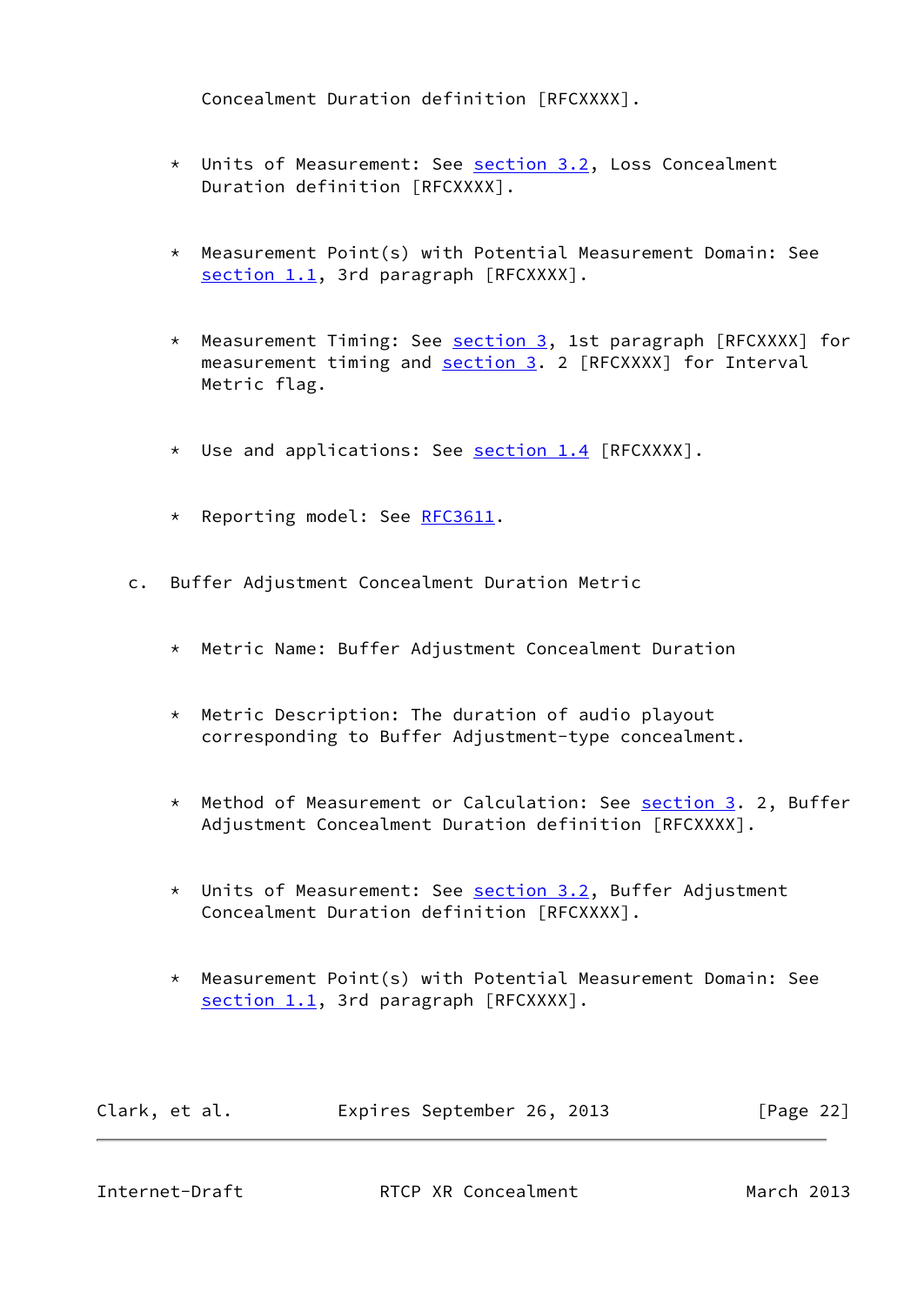- \* Measurement Timing: See [section 3,](#page-5-0) 1st paragraph [RFCXXXX] for measurement timing and [section 3.2](#page-6-0) [RFCXXXX] for Interval Metric flag.
- \* Use and applications: See [section 1.4](#page-3-3) [RFCXXXX].
- \* Reporting model: See [RFC3611.](https://datatracker.ietf.org/doc/pdf/rfc3611)
- d. Playout Interrupt Count Metric
	- \* Metric Name: Playout Interrupt Count
	- \* Metric Description: The number of interruptions to normal playout which occurred during the reporting period.
	- \* Method of Measurement or Calculation: See [section 3](#page-5-0). 2, Playout Interrupt Count definition [RFCXXXX].
	- \* Units of Measurement: See [section 3.2](#page-6-0), Playout Interrupt Count definition [RFCXXXX].
	- \* Measurement Point(s) with Potential Measurement Domain: See [section 1.1](#page-2-2), 3rd paragraph [RFCXXXX].
	- \* Measurement Timing: See [section 3,](#page-5-0) 1st paragraph [RFCXXXX] for measurement timing and [section 3.2](#page-6-0) [RFCXXXX] for Interval Metric flag.
	- \* Use and applications: See **section 1.4** [RFCXXXX].
	- \* Reporting model: See [RFC3611.](https://datatracker.ietf.org/doc/pdf/rfc3611)
- e. Mean Playout Interrupt Size Metric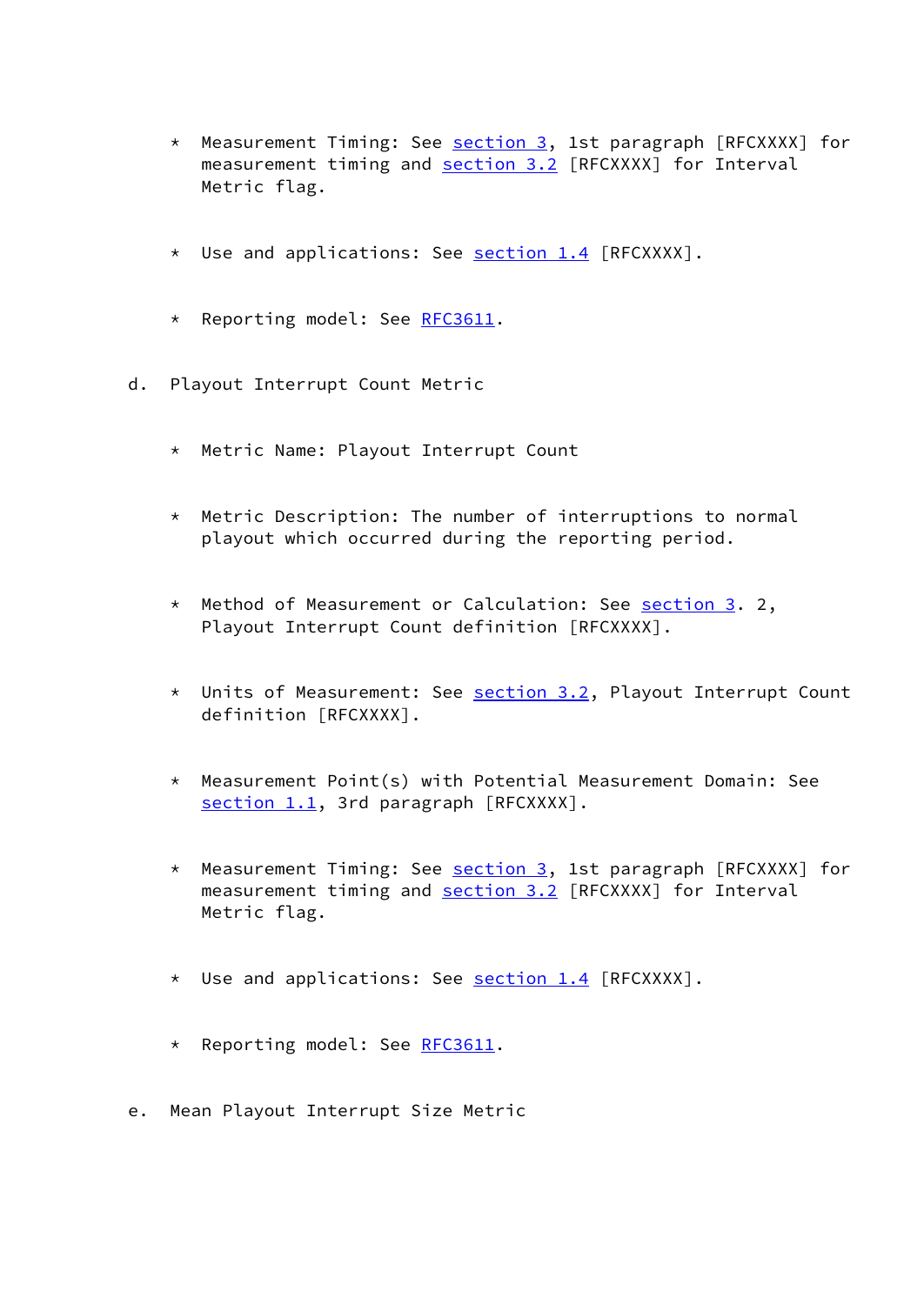- \* Metric Name: Mean Playout Interrupt Size
- \* Metric Description: The mean duration of interruptions to normal playout which occurred during the reporting period.
- \* Method of Measurement or Calculation: See [section 3](#page-5-0). 2, Playout Interrupt Count definition [RFCXXXX].
- \* Units of Measurement: See [section 3.2](#page-6-0), Playout Interrupt Count definition [RFCXXXX].
- \* Measurement Point(s) with Potential Measurement Domain: See [section 1.1](#page-2-2), 3rd paragraph [RFCXXXX].
- \* Measurement Timing: See **section 3**, 1st paragraph [RFCXXXX] for measurement timing and [section 3.2](#page-6-0) [RFCXXXX] for Interval Metric flag.
- \* Use and applications: See [section 1.4](#page-3-3) [RFCXXXX].
- \* Reporting model: See [RFC3611.](https://datatracker.ietf.org/doc/pdf/rfc3611)
- f. Unimpaired Seconds Metric
	- \* Metric Name: Unimpaired Seconds
	- \* Metric Description: A count of the number of unimpaired Seconds that have occurred.
	- \* Method of Measurement or Calculation: See [section 4](#page-10-0). 2, Unimpaired Seconds definition [RFCXXXX].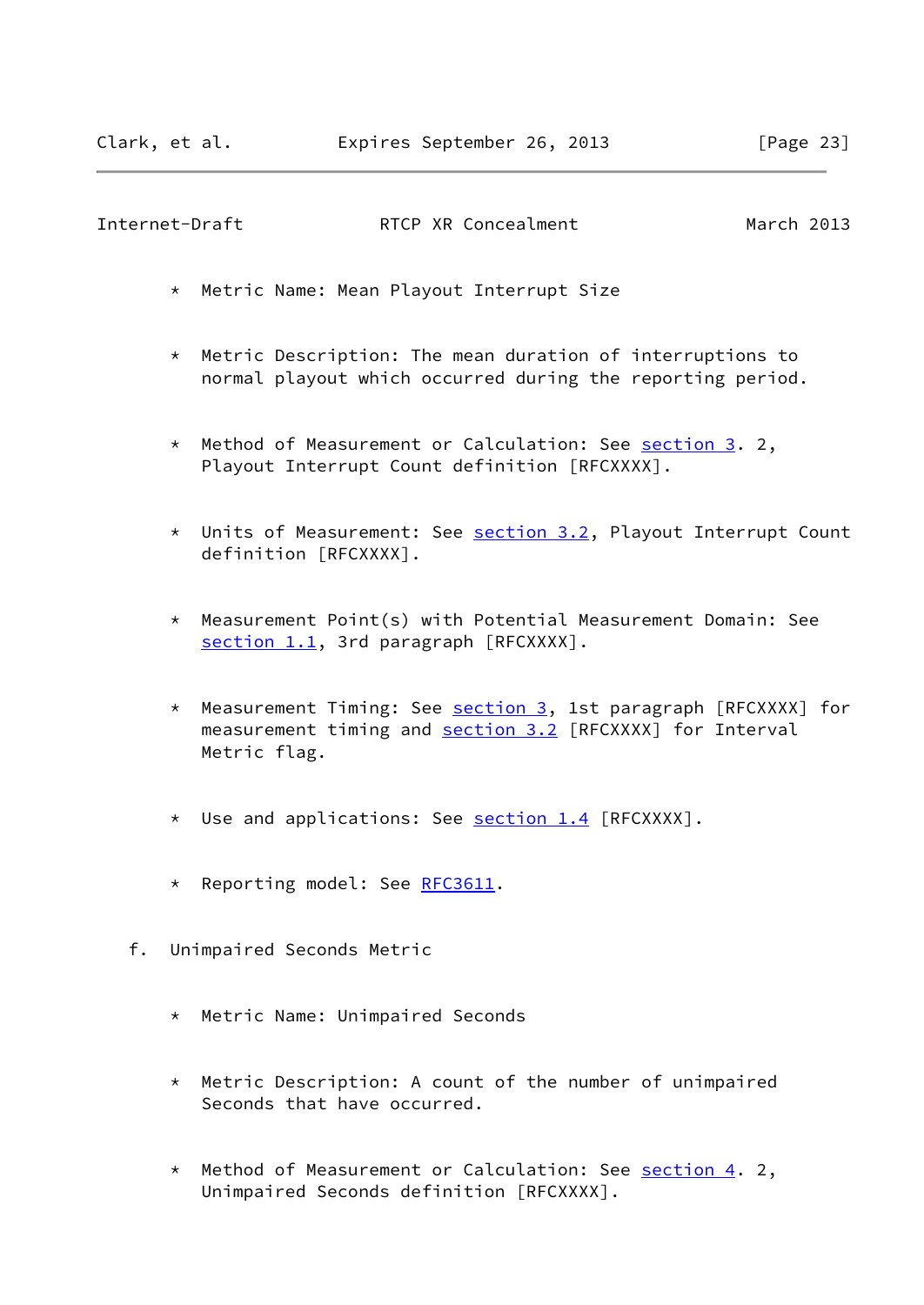\* Units of Measurement: See [section 4.2](#page-11-0), Unimpaired Seconds definition [RFCXXXX].

| Clark, et al. |  | Expires September 26, 2013 |  | [Page 24] |  |
|---------------|--|----------------------------|--|-----------|--|
|               |  |                            |  |           |  |

- \* Measurement Point(s) with Potential Measurement Domain: See [section 1.1](#page-2-2), 5th paragraph [RFCXXXX].
- \* Measurement Timing: See [section 4,](#page-10-0) 1st paragraph [RFCXXXX] for measurement timing and [section 4.2](#page-11-0) paragraph [RFCXXXX] for Interval Metric flag.
- \* Use and applications: See **section 1.4** [RFCXXXX].
- \* Reporting model: See [RFC3611.](https://datatracker.ietf.org/doc/pdf/rfc3611)
- g. Concealed Seconds Metric
	- \* Metric Name: Concealed Seconds
	- \* Metric Description: A count of the number of Concealed Seconds that have occurred.
	- \* Method of Measurement or Calculation: See [section 4](#page-10-0). 2, Concealed Seconds definition [RFCXXXX].
	- \* Units of Measurement: See [section 4.2](#page-11-0), Concealed Seconds definition [RFCXXXX].
	- \* Measurement Point(s) with Potential Measurement Domain: See [section 1.1](#page-2-2), 5th paragraph [RFCXXXX].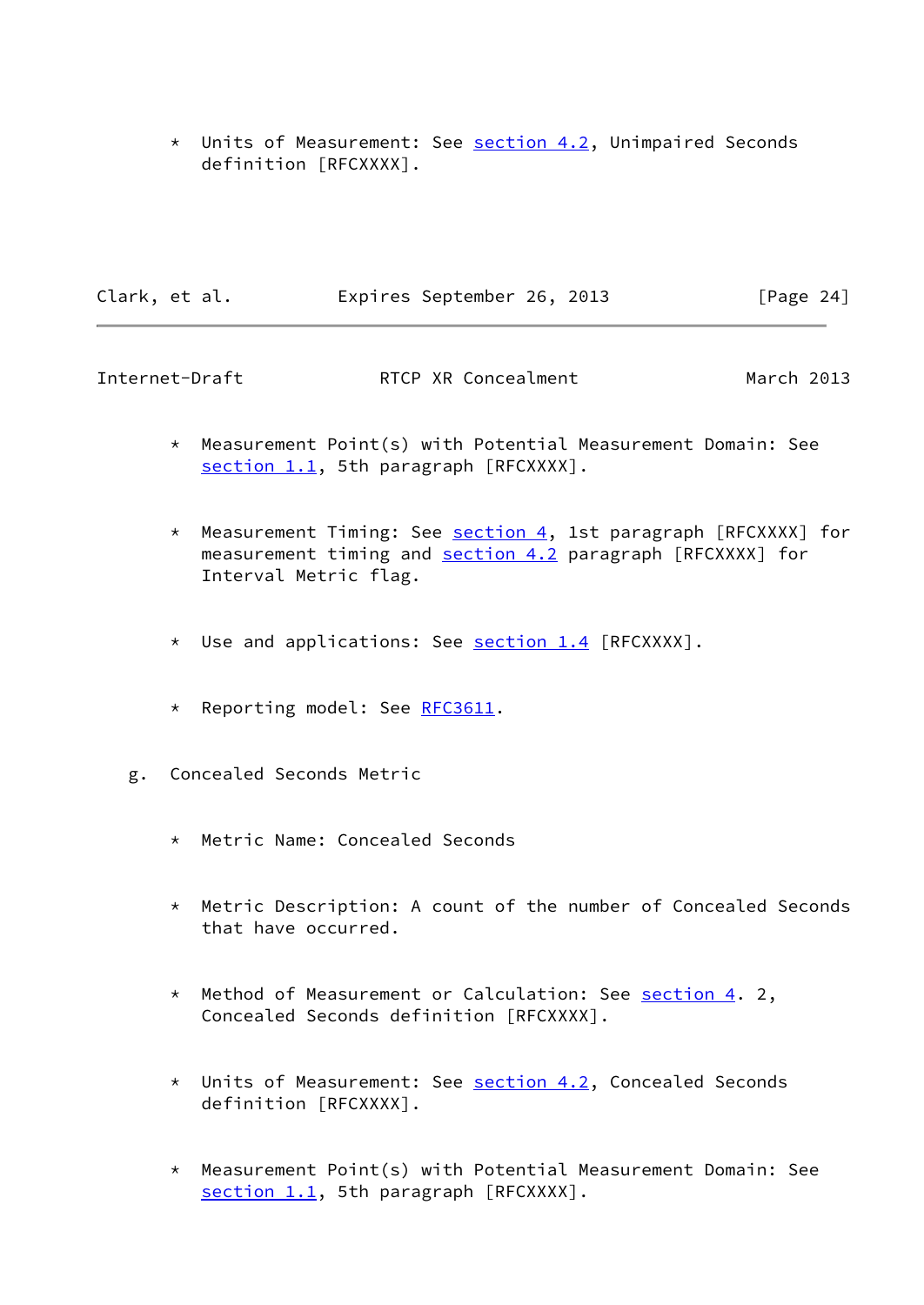- \* Measurement Timing: See [section 4,](#page-10-0) 1st paragraph [RFCXXXX] for measurement timing and [section 4.2](#page-11-0) [RFCXXXX] for Interval Metric flag.
- \* Use and applications: See [section 1.4](#page-3-3) [RFCXXXX].
- \* Reporting model: See [RFC3611.](https://datatracker.ietf.org/doc/pdf/rfc3611)

| Clark, et al. | Expires September 26, 2013 | [Page 25] |
|---------------|----------------------------|-----------|
|               |                            |           |

- h. Severely Concealed Seconds Metric
	- \* Metric Name: Severely Concealed Seconds
	- \* Metric Description: A count of the number of Severely Concealed Seconds that have occurred.
	- \* Method of Measurement or Calculation: See [section 4](#page-10-0). 2, Severely Concealed Seconds definition [RFCXXXX].
	- \* Units of Measurement: See [section 4.2](#page-11-0), Severely Concealed Seconds definition [RFCXXXX].
	- \* Measurement Point(s) with Potential Measurement Domain: See [section 1.1](#page-2-2), 5th paragraph [RFCXXXX].
	- \* Measurement Timing: See [section 4,](#page-10-0) 1st paragraph [RFCXXXX] for measurement timing and [section 4.2](#page-11-0) [RFCXXXX] for Interval Metric flag.
	- \* Use and applications: See **section 1.4** [RFCXXXX].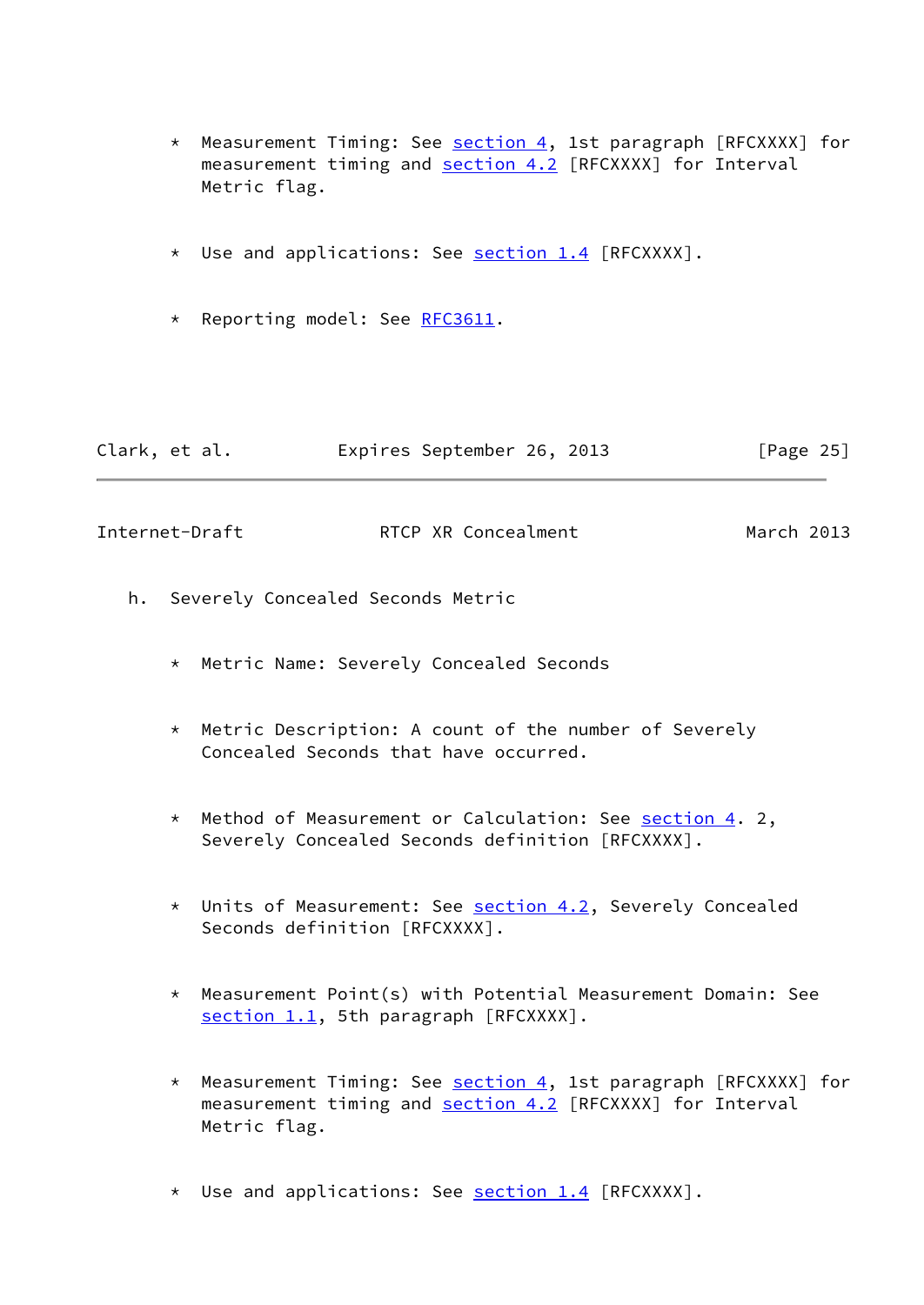- \* Reporting model: See [RFC3611.](https://datatracker.ietf.org/doc/pdf/rfc3611)
- i. SCS Threshold Metric
	- \* Metric Name: SCS Threshold
	- \* Metric Description: The amount of time corresponding to lost or discarded frames that must occur within a one second period in order for the second to be classified as a Severely Concealed Second.
	- \* Method of Measurement or Calculation: See [section 4](#page-10-0). 2, SCS Threshold definition [RFCXXXX].

| Clark, et al. |  | Expires September 26, 2013 |  |  | [Page 26] |  |
|---------------|--|----------------------------|--|--|-----------|--|
|---------------|--|----------------------------|--|--|-----------|--|

- \* Units of Measurement: See [section 4.2](#page-11-0), SCS Threshold definition [RFCXXXX].
- \* Measurement Point(s) with Potential Measurement Domain: See [section 1.1](#page-2-2), 5th paragraph [RFCXXXX].
- \* Measurement Timing: See [section 4,](#page-10-0) 1st paragraph [RFCXXXX] for measurement timing and [section 4.2](#page-11-0) [RFCXXXX] for Interval Metric flag.
- \* Use and applications: See **section 1.4** [RFCXXXX].
- \* Reporting model: See [RFC3611.](https://datatracker.ietf.org/doc/pdf/rfc3611)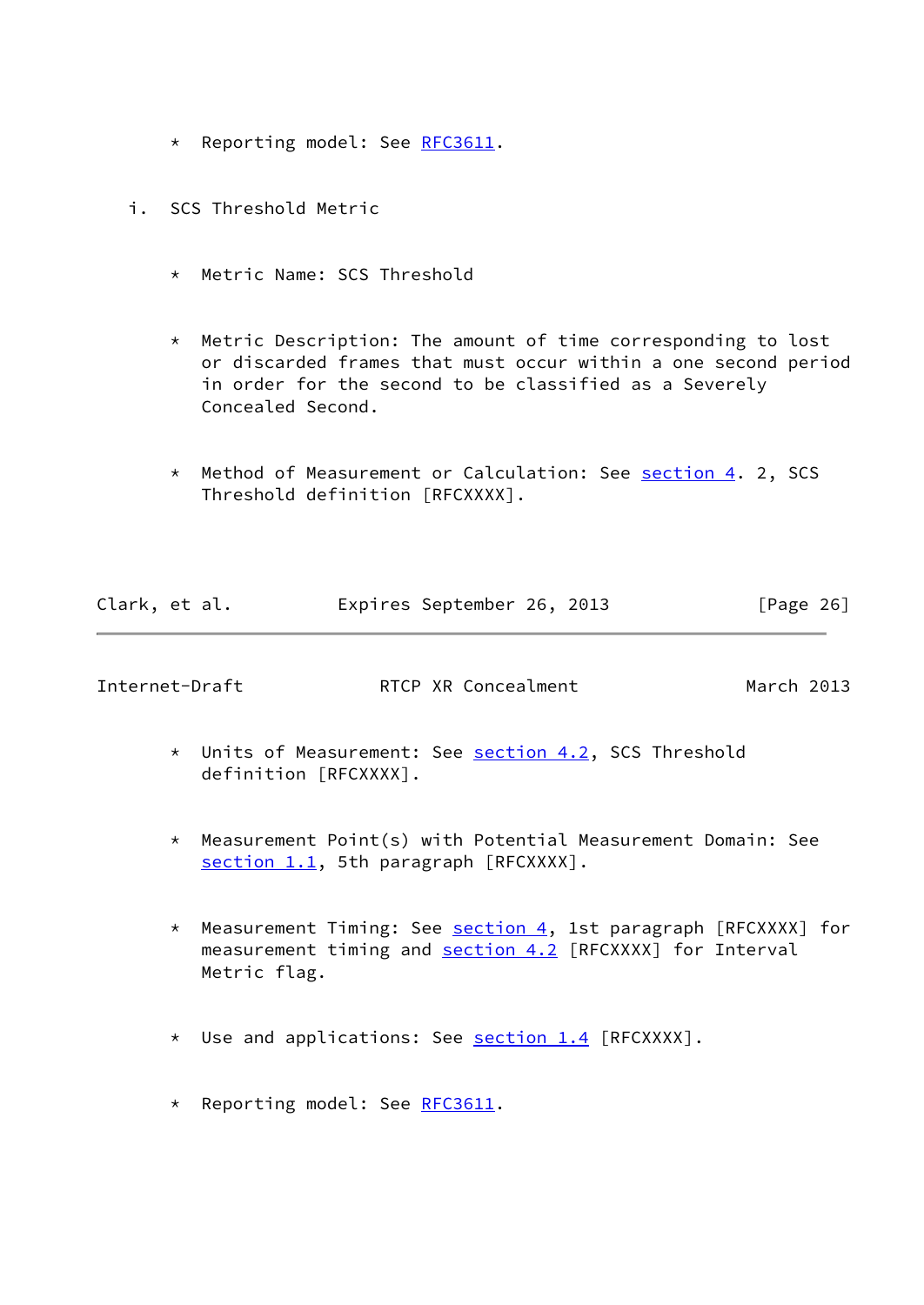| Clark, et al. | Expires September 26, 2013 | [Page 27] |
|---------------|----------------------------|-----------|
|---------------|----------------------------|-----------|

<span id="page-30-1"></span>

| Internet-Draft | RTCP XR Concealment | March 2013 |
|----------------|---------------------|------------|
|                |                     |            |

<span id="page-30-0"></span>[Appendix B.](#page-30-0) Change Log

 Note to the RFC-Editor: please remove this section prior to publication as an RFC.

# <span id="page-30-2"></span>[B.1](#page-30-2). [draft-ietf-xrblock-rtcp-xr-loss-conceal-05](https://datatracker.ietf.org/doc/pdf/draft-ietf-xrblock-rtcp-xr-loss-conceal-05)

The following are the major changes to previous version :

- o Add text to clarify the definition of enhanced method.
- o Add appendix to apply [RFC6390](https://datatracker.ietf.org/doc/pdf/rfc6390) template to the metrics.
- <span id="page-30-3"></span>[B.2](#page-30-3). [draft-ietf-xrblock-rtcp-xr-loss-conceal-04](https://datatracker.ietf.org/doc/pdf/draft-ietf-xrblock-rtcp-xr-loss-conceal-04)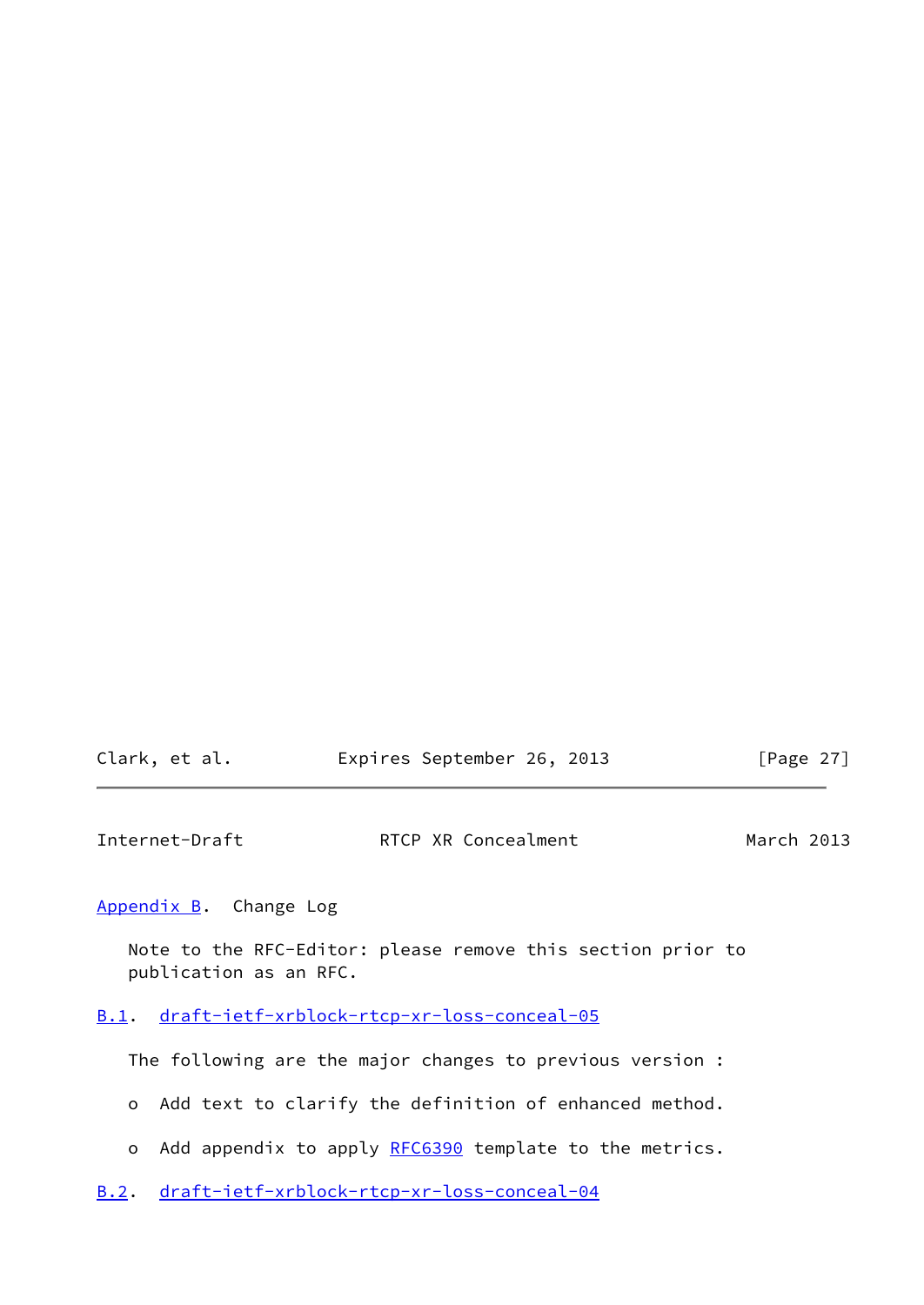The following are the major changes to previous version :

- o Merge Concealment Seconds draft into this draft (i.e.,Loss Concealment draft).
- o Updated references.

<span id="page-31-0"></span>Clark, et al. **Expires September 26, 2013** [Page 28] Internet-Draft **RTCP XR Concealment** March 2013 Authors' Addresses Alan Clark Telchemy Incorporated 2905 Premiere Parkway, Suite 280 Duluth, GA 30097 USA